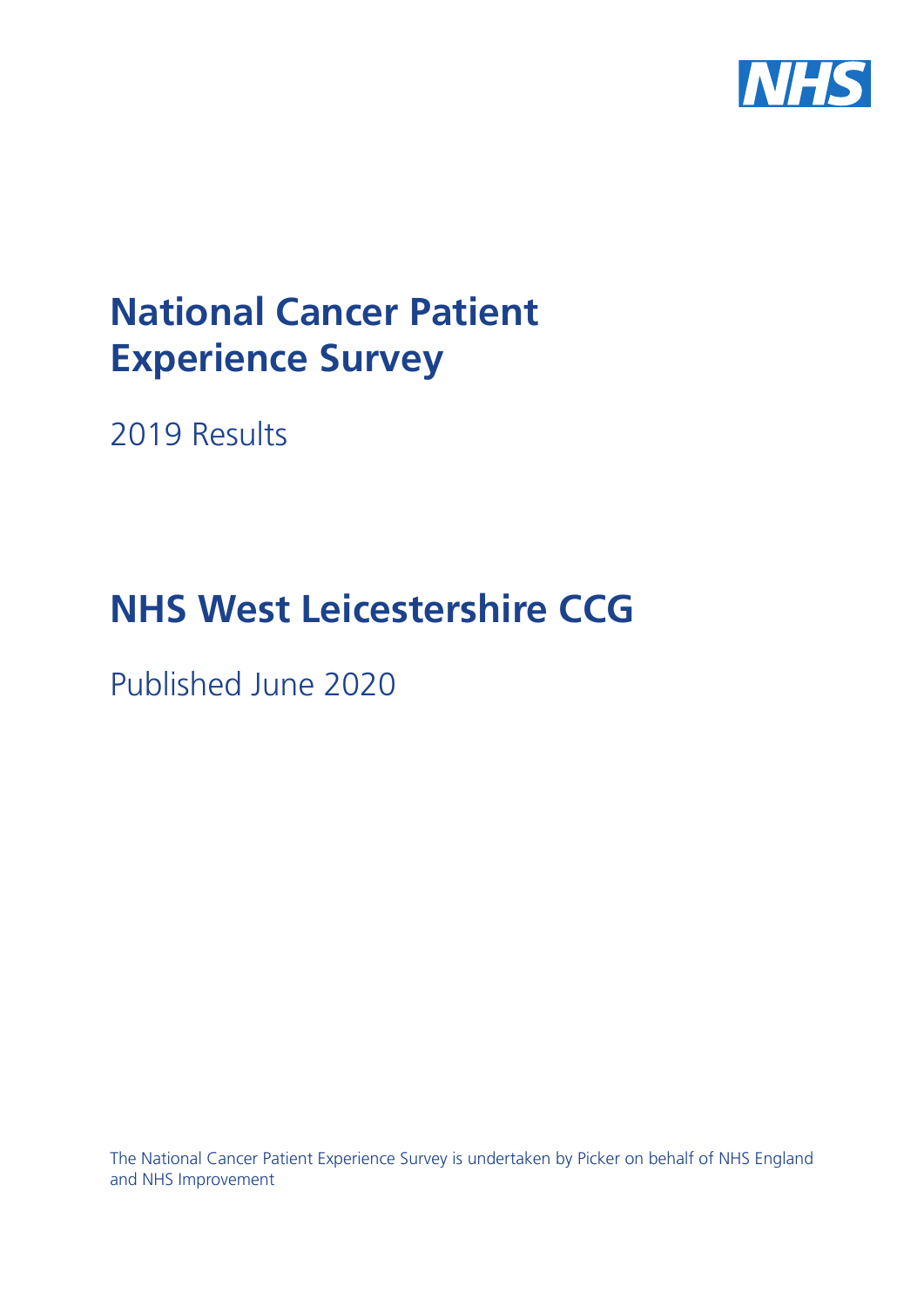# **Executive Summary** Case Mix Adjusted scores

#### **Cancer Dashboard Questions**

The following seven questions are included in phase 1 of the Cancer Dashboard developed by Public Health England and NHS England:

Q61. Patient's average rating of care scored from very poor to very good

| $\overline{0}$ | $\overline{2}$   | 3                                                             | $\overline{4}$ | 5 | 6 | 7 | 8   | 9 | 10                                                                                            |
|----------------|------------------|---------------------------------------------------------------|----------------|---|---|---|-----|---|-----------------------------------------------------------------------------------------------|
|                |                  |                                                               |                |   |   |   | 8.8 |   |                                                                                               |
|                |                  |                                                               |                |   |   |   |     |   | Q18. Patient definitely involved as much as they wanted in decisions about care and treatment |
|                |                  |                                                               |                |   |   |   |     |   | Q19. Patient given the name of a CNS who would support them through their treatment           |
| 83%            |                  | Q20. Patient found it very or quite easy to contact their CNS |                |   |   |   |     |   |                                                                                               |
|                |                  |                                                               |                |   |   |   |     |   | Q39. Patient always felt they were treated with respect and dignity while in hospital         |
|                | leaving hospital |                                                               |                |   |   |   |     |   | Q41. Hospital staff told patient who to contact if worried about condition or treatment after |
| 59%            | treatment        |                                                               |                |   |   |   |     |   | Q55. General practice staff definitely did everything they could to support patient during    |
|                |                  |                                                               |                |   |   |   |     |   |                                                                                               |

### **Questions Outside Expected Range**

|                                                                           |            | Case Mix Adiusted Scores   |                            |                   |
|---------------------------------------------------------------------------|------------|----------------------------|----------------------------|-------------------|
|                                                                           | 2019 Score | Lower<br>Expected<br>Range | Upper<br>Expected<br>Range | National<br>Score |
| [Q1. Saw GP once or twice before being told they needed to go to hospital | 73%        | 75%                        | 83%                        | 79%               |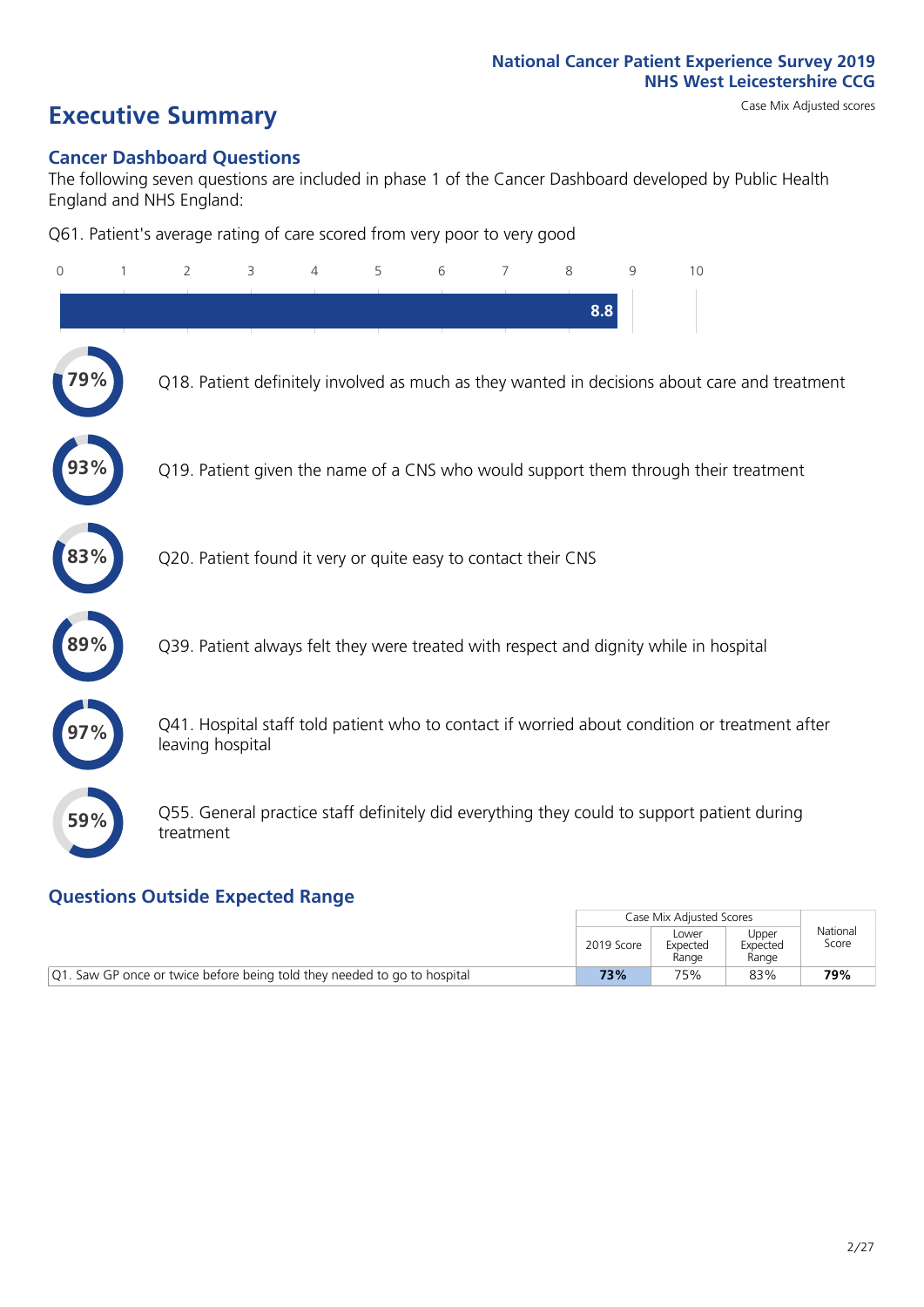## **Introduction**

The National Cancer Patient Experience Survey 2019 is the ninth iteration of the survey first undertaken in 2010. It has been designed to monitor national progress on cancer care; to provide information to drive local quality improvements; to assist commissioners and providers of cancer care; and to inform the work of the various charities and stakeholder groups supporting cancer patients.

The survey was overseen by a national Cancer Patient Experience Advisory Group. This Advisory Group set the principles and objectives of the survey programme and guided questionnaire development. The survey was commissioned and managed by NHS England. The survey provider, Picker, is responsible for designing, running and analysing the survey.

The 2019 survey involved 143 NHS Trusts. Out of 111,366 people, 67,858 people responded to the survey, yielding a response rate of 61%.

# **Methodology**

#### **Eligibility, fieldwork and survey methods**

The sample for the survey included all adult (aged 16 and over) NHS patients, with a confirmed primary diagnosis of cancer, discharged from an NHS Trust after an inpatient episode or day case attendance for cancer related treatment in the months of April, May and June 2019. The fieldwork for the survey was undertaken between December 2019 and March 2020.

As in the previous four years, the survey used a mixed mode methodology. Questionnaires were sent by post, with two reminders where necessary, but also included an option to complete the questionnaire online. A Freephone helpline and email was available for respondents to opt out, ask questions about the survey, enable them to complete their questionnaire over the phone and provide access to a translation and interpreting facility for those whose first language was not English.

#### **Case-mix adjustment**

Both unadjusted and adjusted scores are presented in this report. Case-mix adjusted scores allows us to account for the impact that differing patient populations might have on results. By using the case-mix adjusted estimates we can obtain a greater understanding of how a CCG is performing given their patient population. The factors taken into account in this case-mix adjustment are gender, age, ethnic group, deprivation, and tumour group.

#### **Scoring methodology**

Fifty-two questions from the questionnaire are scored as these questions relate directly to patient experience. For all but one question (Q61), scores are presented as the percentage of positive responses out of all scored responses. For Q61, respondents rate their overall care on a scale of 0 to 10, of which the average was calculated for this question's presented score. The percentages in this report have been rounded to the nearest percentage point. Therefore, in some cases the figures do not appear to add up to 100%.

#### **Statistical significance**

In the reporting of 2019 results, appropriate statistical tests have been undertaken to identify unadjusted scores for which the change over time is 'statistically significant'. Thirty-seven scored questions in 2019 have been compared with those of 2018 and a statistically significant change between the two years has been reported where identified.

For the scored questions that are comparable beyond 2018, statistically significant change over the five years has also been reported where identified. A statistically significant difference means that the change in the result is very unlikely to have occurred by sampling variation.

#### **Suppression**

#### **Question-level suppression**

For scores where the base size per question is  $<$ 21, the score will be suppressed and replaced with an asterisk (\*). The base size will include neutral response options.

#### **Double suppression**

If any group within a particular sub-group breakdown (such as the tumour group breakdown) has <21 responses, then the figure for this particular group is suppressed and replaced with an asterisk (\*). If there is only one group within the sub-group breakdown that has <21 respondents, and is therefore suppressed, the group with the next lowest number of respondents is also supressed and replaced with an asterisk (\*) (regardless if it is greater than or less than 21).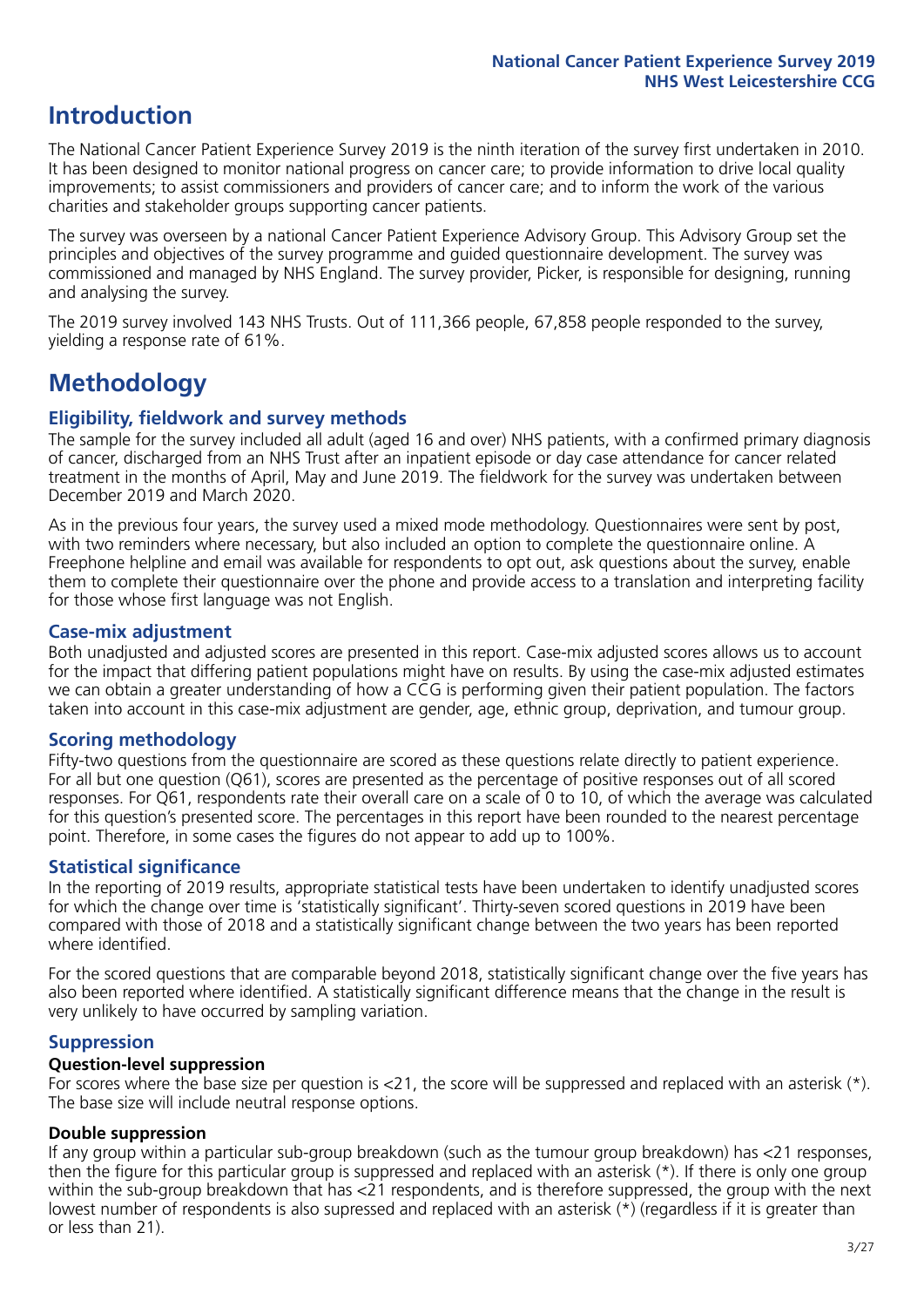# **Understanding the results**

This report shows how this CCG scored for each question in the survey, compared with national results and previous year's results. It is aimed at helping individual CCGs to understand their performance and identify areas for local improvement. Below is a description of the type of results presented within this report and how to understand them.

#### **Expected range charts**

The expected range charts in this report show a bar with the lowest and highest score received for each question nationally. Within this bar, an expected range is given (in grey) and a black diamond represents the actual score for this CCG.

CCGs whose score is above the upper limit of the expected range (in the dark blue) are positive outliers, with a score statistically significantly higher than the national mean. This indicates that the CCG performs better than what CCGs of the same size and demographics are expected to perform. The opposite is true if the score is below the lower limit of the expected range (in the light blue); these are negative outliers. For scores within the expected range (in the grey), the score is what we would expect given the CCG's size and demographics.

#### **Comparability tables**

The comparability tables show the 2018 and 2019 unadjusted scores for this CCG for each scored question. If there is a significant change from 2018 and 2019 or overall from 2015 to 2019, an arrow will be presented for the direction of change. The adjusted 2019 score will also be presented for each scored question along with the lower and upper expected range and national score. Scores above the upper limit of the expected range will be highlighted dark blue, scores below the lower limit of the expected range will be highlighted light blue, and scores within the lower and upper limit of the expected ranges will be highlighted grey.

#### **Tumour type tables**

The tumour type tables show the unadjusted scores for each scored question for each of the 13 tumour groups. The national score for that tumour group is also shown. Unadjusted scores for the same tumour type across different CCGs may not be comparable, as they do not account for the impact that differing patient populations might have on results. Central nervous system is abbreviated as 'CNS' and lower gastrointestinal tract is abbreviated as 'LGT' throughout this report.

#### **Year on year charts**

The year on year charts show five columns representing the unadjusted scores of the last five years (2015, 2016, 2017, 2018 and 2019) for each scored question.

#### **Notes on specific questions**

Following the development phase of the 2019 survey, several changes were made to the questionnaire. Six scored questions were amended (Q5, Q18, Q30, Q35, Q56 and Q60) and one non-scored question (Q29) was amended that impacted the comparability of questions Q30 to Q41. Of all questions changed or impacted by change, only Q60 is presented with historical comparisons; though the results should be interpreted with caution.

#### **Unadjusted data and case-mix adjusted data**

Unadjusted data should be used to see the actual responses from patients relating to the CCG. Case-mix adjusted data, together with expected ranges, should be used to understand whether the results are significantly higher or lower than national results taking account of the patient mix.

### **Further information**

This research was carried out in accordance with the international standard for organisations conducting social research (accreditation to ISO20252:2012; certificate number GB08/74322). The 2019 survey data has been produced and published in line with the Code of Practice for Official Statistics.

For more information on the methodology, please see the Technical Document. It can be viewed along with the 2019 questionnaire and survey quidance on the website at [www.ncpes.co.uk](https://www.ncpes.co.uk/supporting-documents). For all other outputs at National, Trust, CCG and Cancer Alliance level, please see the PDF reports, Excel tables and dashboards at [www.ncpes.co.uk.](https://www.ncpes.co.uk/current-results)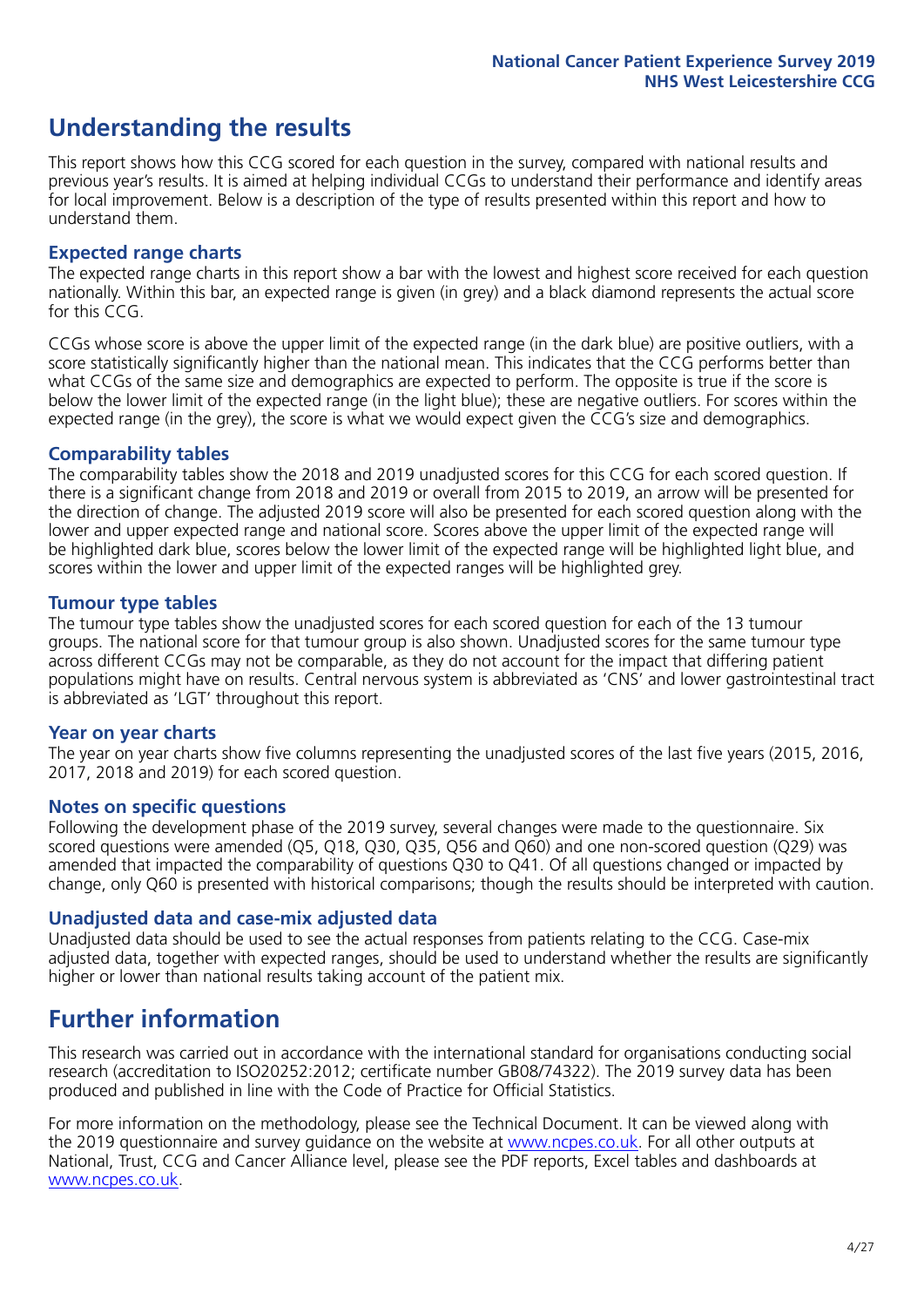### **Response Rate**

#### **Overall Response Rate**

511 patients responded out of a total of 809 patients, resulting in a response rate of 63%.

|          | Sample Size | Adjusted<br>Sample | Completed | Response Rate |
|----------|-------------|--------------------|-----------|---------------|
| CCG      | 873         | 809                | 511       | 63%           |
| National | 119,855     | 111.366            | 67,858    | 61%           |

#### **Respondents by Survey Type**

|                            | Number of<br>Respondents |
|----------------------------|--------------------------|
| Online                     | 50                       |
| Paper                      | 461                      |
| Phone                      |                          |
| <b>Translation Service</b> |                          |

#### **Respondents by Tumour Group**

|                      | Number of<br>Respondents |
|----------------------|--------------------------|
| Brain / CNS          | 1                        |
| <b>Breast</b>        | 115                      |
| Colorectal / LGT     | 62                       |
| Gynaecological       | 29                       |
| Haematological       | 103                      |
| <b>Head and Neck</b> | 15                       |
| Lung                 | 31                       |
| Prostate             | 48                       |
| Sarcoma              | 4                        |
| Skin                 | 16                       |
| Upper Gastro         | 1 <sub>3</sub>           |
| Urological           | 41                       |
| Other                | 33                       |

#### **Respondents by Age and Gender**

Respondents year of birth has been used to determine age. This information has been amalgamated into 8 age bands. The age and gender distribution for the CCG was as follows:

|        | Age 16-24 | Age 25-34 | Age 35-44  | Age 45-54 | Age 55-64 | Age 65-74 | Age 75-84 | Age 85+ | Total |
|--------|-----------|-----------|------------|-----------|-----------|-----------|-----------|---------|-------|
| Male   |           |           |            | 21        | 44        | 89        | 70        | 10      | 236   |
| Female |           |           | $\epsilon$ | 48        | 63        | 114       | 28        |         | 275   |
| Total  |           |           | 14         | 69        | 107       | 203       | 98        |         | 51    |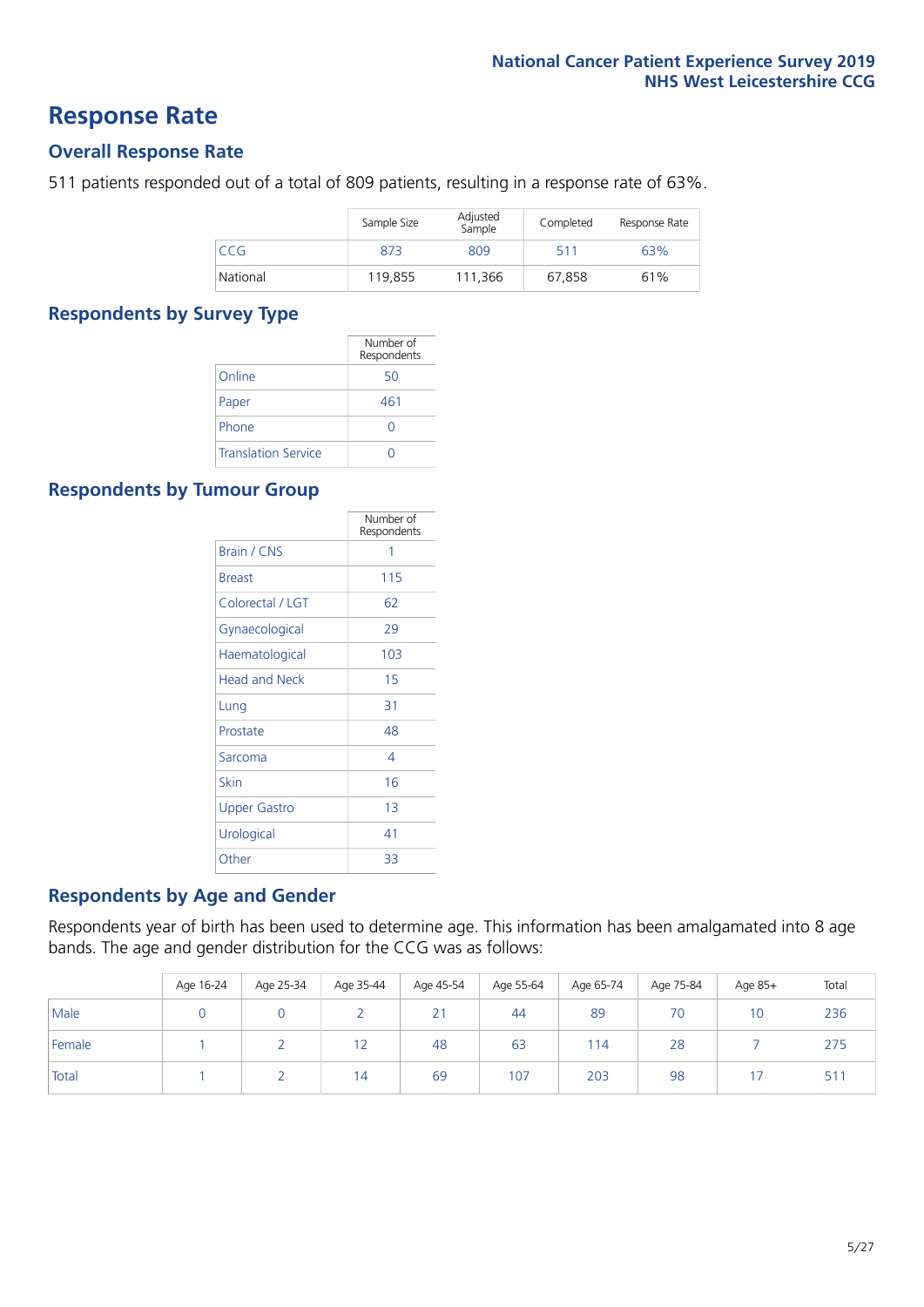# **Expected Range Charts**

| Lower Expected Range<br>Average                                                                         |    |     |     |     | Upper Expected Range |     |     | Case Mix Adjusted Score |     |     |                 |
|---------------------------------------------------------------------------------------------------------|----|-----|-----|-----|----------------------|-----|-----|-------------------------|-----|-----|-----------------|
| <b>SEEING YOUR GP</b>                                                                                   | 0% | 10% | 20% | 30% | 40%                  | 50% | 60% | 70%                     | 80% |     | 90% 100%        |
| Q1. Saw GP once or twice before being told they needed to go to<br>hospital                             |    |     |     |     |                      |     |     | 73%                     | 84% |     |                 |
| Q2. Patient thought they were seen as soon as necessary                                                 |    |     |     |     |                      |     |     |                         |     |     |                 |
| <b>DIAGNOSTIC TESTS</b>                                                                                 | 0% | 10% | 20% | 30% | 40%                  | 50% | 60% | 70%                     | 80% |     | 90% 100%<br>95% |
| O5. Received all the information needed about the test                                                  |    |     |     |     |                      |     |     |                         |     |     |                 |
| Q6. The length of time waiting for the test to be done was about<br>right                               |    |     |     |     |                      |     |     |                         | 79% | 89% |                 |
| Q7. Test results explained in completely understandable way                                             |    |     |     |     |                      |     |     |                         |     |     |                 |
| <b>FINDING OUT WHAT WAS WRONG WITH YOU</b>                                                              | 0% | 10% | 20% | 30% | 40%                  | 50% | 60% | 70%                     | 80% |     | 90% 100%        |
| Q10. Patient told they could bring a family member or friend when<br>first told they had cancer         |    |     |     |     |                      |     |     |                         | 77% |     |                 |
| Q11. Patient felt they were told sensitively that they had cancer                                       |    |     |     |     |                      |     |     |                         |     | 87% |                 |
| Q12. Patient completely understood the explanation of what was<br>wrong                                 |    |     |     |     |                      |     |     |                         | 76% |     |                 |
| Q13. Patient given easy to understand written information about<br>the type of cancer they had          |    |     |     |     |                      |     |     |                         | 77% |     |                 |
| <b>DECIDING THE BEST TREATMENT FOR YOU</b>                                                              | 0% | 10% | 20% | 30% | 40%                  | 50% | 60% | 70%                     | 80% |     | 90% 100%        |
| Q14. Patient felt that treatment options were completely explained                                      |    |     |     |     |                      |     |     |                         | 82% |     |                 |
| Q15. Patient felt possible side effects were definitely explained in<br>an understandable way           |    |     |     |     |                      |     |     | 72%                     |     |     |                 |
| Q16. Patient definitely given practical advice and support in dealing<br>with side effects of treatment |    |     |     |     |                      |     |     | 68%                     |     |     |                 |
| Q17. Patient definitely told about side effects that could affect<br>them in the future                 |    |     |     |     |                      |     | 57% |                         |     |     |                 |
| Q18. Patient definitely involved as much as they wanted in<br>decisions about care and treatment        |    |     |     |     |                      |     |     |                         | 79% |     |                 |
| <b>CLINICAL NURSE SPECIALIST (CNS)</b>                                                                  | 0% | 10% | 20% | 30% | 40%                  | 50% | 60% | 70%                     | 80% |     | 90% 100%        |
| Q19. Patient given the name of a CNS who would support them<br>through their treatment                  |    |     |     |     |                      |     |     |                         | 83% | 93% |                 |
| Q20. Patient found it very or quite easy to contact their CNS                                           |    |     |     |     |                      |     |     |                         |     |     |                 |
| Q21. Patient got understandable answers to important questions<br>all or most of the time               |    |     |     |     |                      |     |     |                         |     | 85% |                 |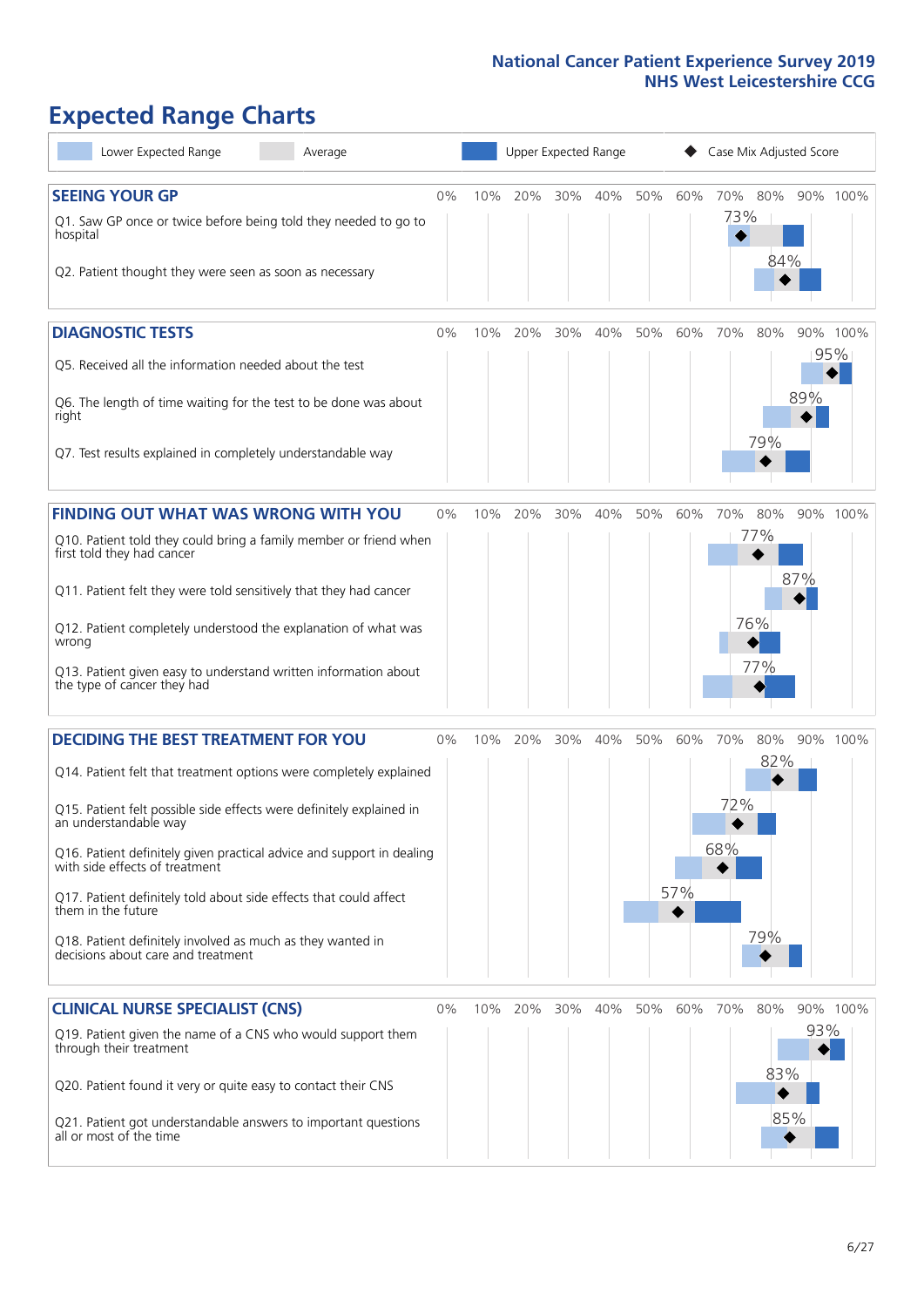# **Expected Range Charts**

| Lower Expected Range<br>Average                                                                                                                                                                                                                                                                                                                                                                                                                                                                                                                                                                                                                                                                                                                                                                                                                                                                                                                                                                                      |       |     |     | Upper Expected Range |     |     |            |     | Case Mix Adjusted Score                     |            |          |
|----------------------------------------------------------------------------------------------------------------------------------------------------------------------------------------------------------------------------------------------------------------------------------------------------------------------------------------------------------------------------------------------------------------------------------------------------------------------------------------------------------------------------------------------------------------------------------------------------------------------------------------------------------------------------------------------------------------------------------------------------------------------------------------------------------------------------------------------------------------------------------------------------------------------------------------------------------------------------------------------------------------------|-------|-----|-----|----------------------|-----|-----|------------|-----|---------------------------------------------|------------|----------|
| <b>SUPPORT FOR PEOPLE WITH CANCER</b><br>Q22. Hospital staff gave information about support or self-help<br>groups for people with cancer<br>Q23. Hospital staff discussed or gave information about the impact<br>cancer could have on day to day activities<br>Q24. Hospital staff gave information on getting financial help or<br>possible benefits<br>Q25. Hospital staff told patient they could get free prescriptions                                                                                                                                                                                                                                                                                                                                                                                                                                                                                                                                                                                        | $0\%$ | 10% | 20% | 30%                  | 40% | 50% | 60%<br>58% | 70% | 80%<br>84%<br>79%                           | 87%        | 90% 100% |
| <b>OPERATIONS</b>                                                                                                                                                                                                                                                                                                                                                                                                                                                                                                                                                                                                                                                                                                                                                                                                                                                                                                                                                                                                    | $0\%$ | 10% | 20% | 30%                  | 40% | 50% | 60%        | 70% | 80%                                         |            | 90% 100% |
| Q27. Beforehand, patient had all the information needed about the<br>operation<br>Q28. Afterwards, staff completely explained how operation had<br>gone in understandable way                                                                                                                                                                                                                                                                                                                                                                                                                                                                                                                                                                                                                                                                                                                                                                                                                                        |       |     |     |                      |     |     |            |     | 79%                                         |            | 98%      |
| <b>HOSPITAL CARE AS AN INPATIENT</b>                                                                                                                                                                                                                                                                                                                                                                                                                                                                                                                                                                                                                                                                                                                                                                                                                                                                                                                                                                                 | $0\%$ | 10% | 20% | 30%                  | 40% | 50% | 60%        | 70% | 80%                                         |            | 90% 100% |
| Q30. Hospital staff didn't talk in front of patient as if patient wasn't<br>there<br>Q31. Patient had confidence and trust in all doctors treating them<br>Q32. Patient's family or someone close definitely felt able to talk to<br>a doctor<br>Q33. Patient had confidence and trust in all the ward nurses<br>treating them<br>Q34. Patient thought there were always or nearly always enough<br>nurses on duty to care for them<br>Q35. All hospital staff asked patient what name they prefer to be<br>called by<br>Q36. Patient always given enough privacy when discussing<br>condition or treatment<br>Q37. Patient definitely found hospital staff to discuss worries or<br>fears during their inpatient visit<br>Q38. Hospital staff definitely did everything they could to help<br>control pain<br>Q39. Patient always felt they were treated with respect and dignity<br>while in hospital<br>Q40. Patient given clear written information about what should or<br>should not do after leaving hospital |       |     |     |                      |     | 54% | 63%        | 69% | 81%<br>◆<br>80%<br>76%<br>78%<br>83%<br>82% | 89%<br>88% |          |
| Q41. Hospital staff told patient who to contact if worried about<br>condition or treatment after leaving hospital                                                                                                                                                                                                                                                                                                                                                                                                                                                                                                                                                                                                                                                                                                                                                                                                                                                                                                    |       |     |     |                      |     |     |            |     |                                             |            | 97%      |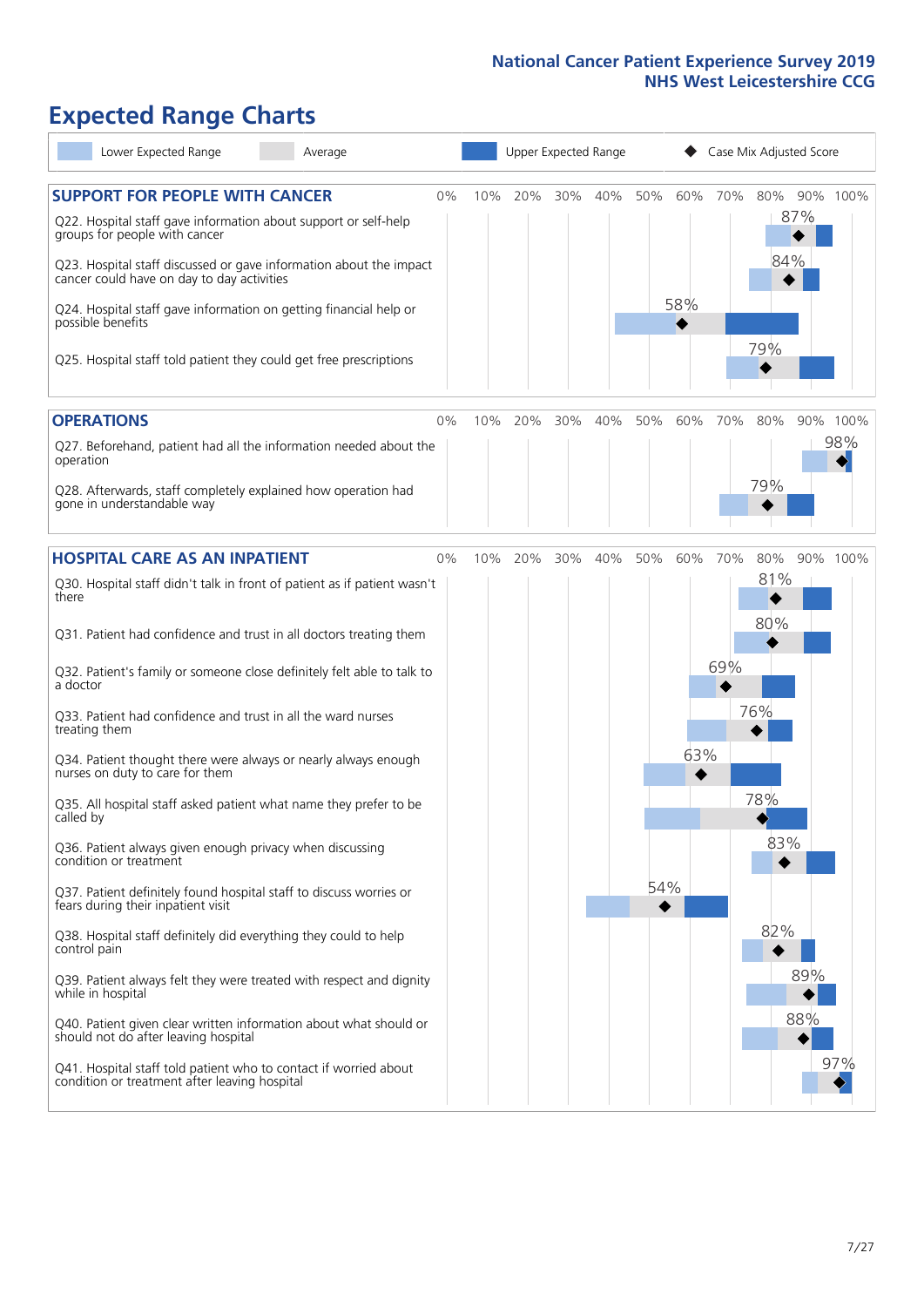# **Expected Range Charts**

| Lower Expected Range<br>Average                                                                                       |    |     |     |     | Upper Expected Range |     |                        |     | Case Mix Adjusted Score |     |          |
|-----------------------------------------------------------------------------------------------------------------------|----|-----|-----|-----|----------------------|-----|------------------------|-----|-------------------------|-----|----------|
| <b>HOSPITAL CARE AS A DAY PATIENT / OUTPATIENT 0%</b>                                                                 |    | 10% | 20% | 30% | 40%                  | 50% | 60%                    | 70% | 80%                     |     | 90% 100% |
| Q43. Patient definitely found hospital staff to discuss worries or<br>fears during their outpatient or day case visit |    |     |     |     |                      |     |                        | 69% |                         |     |          |
| Q44. Cancer doctor had the right documents at patient's last<br>outpatient appointment                                |    |     |     |     |                      |     |                        |     |                         |     | 96%      |
| Q46. Beforehand patient completely had all information needed<br>about radiotherapy treatment                         |    |     |     |     |                      |     |                        |     |                         | 90% |          |
| Q47. Patient completely given understandable information about<br>whether radiotherapy was working                    |    |     |     |     |                      |     | 64%                    |     |                         |     |          |
| Q49. Beforehand patient completely had all information needed<br>about chemotherapy treatment                         |    |     |     |     |                      |     |                        |     | 83%                     |     |          |
| Q50. Patient given enough information about whether<br>chemotherapy was working in a completely understandable way    |    |     |     |     |                      |     |                        | 67% |                         |     |          |
| <b>HOME CARE AND SUPPORT</b>                                                                                          | 0% | 10% | 20% | 30% | 40%                  | 50% | 60%                    | 70% | 80%                     |     | 90% 100% |
| Q51. Hospital staff definitely gave family or someone close all the<br>information needed to help care at home        |    |     |     |     |                      |     | 61%                    |     |                         |     |          |
| Q52. Patient definitely given enough support from health or social<br>services during treatment                       |    |     |     |     |                      |     | 55%                    |     |                         |     |          |
| Q53. Patient definitely given enough support from health or social<br>services after treatment                        |    |     |     |     | 38%                  |     |                        |     |                         |     |          |
| <b>CARE FROM YOUR GENERAL PRACTICE</b>                                                                                | 0% | 10% | 20% | 30% | 40%                  | 50% | 60%                    | 70% | 80%                     |     | 90% 100% |
| Q54. GP given enough information about patient's condition and<br>treatment                                           |    |     |     |     |                      |     |                        |     |                         |     | 97%      |
| Q55. General practice staff definitely did everything they could to<br>support patient during treatment               |    |     |     |     |                      |     | 59%                    |     |                         |     |          |
| <b>YOUR OVERALL NHS CARE</b>                                                                                          | 0% | 10% | 20% | 30% | 40%                  | 50% | 60%                    | 70% | 80%                     |     | 90% 100% |
| Q56. Different people treating and caring for patient always work<br>well together to give best possible care         |    |     |     |     |                      |     |                        |     | 74%                     |     |          |
| Q57. Patient given a care plan                                                                                        |    |     |     |     | 35%                  |     |                        |     |                         |     |          |
| Q58. Overall the administration of care was good or very good                                                         |    |     |     |     |                      |     |                        |     |                         | 89% |          |
| Q59. Patient felt length of time for attending clinics and<br>appointments for cancer was about right                 |    |     |     |     |                      |     | 65%<br>$\blacklozenge$ |     |                         |     |          |
| Q60. Someone discussed with patient whether they would like to<br>take part in cancer research                        |    |     |     | 30% |                      |     |                        |     |                         |     |          |
|                                                                                                                       | 0  |     | 2   | 3   | 4                    | 5   | 6                      |     | 8                       | 9   | 10       |
| Q61. Patient's average rating of care scored from very poor to very<br>good                                           |    |     |     |     |                      |     |                        |     |                         | 8.8 |          |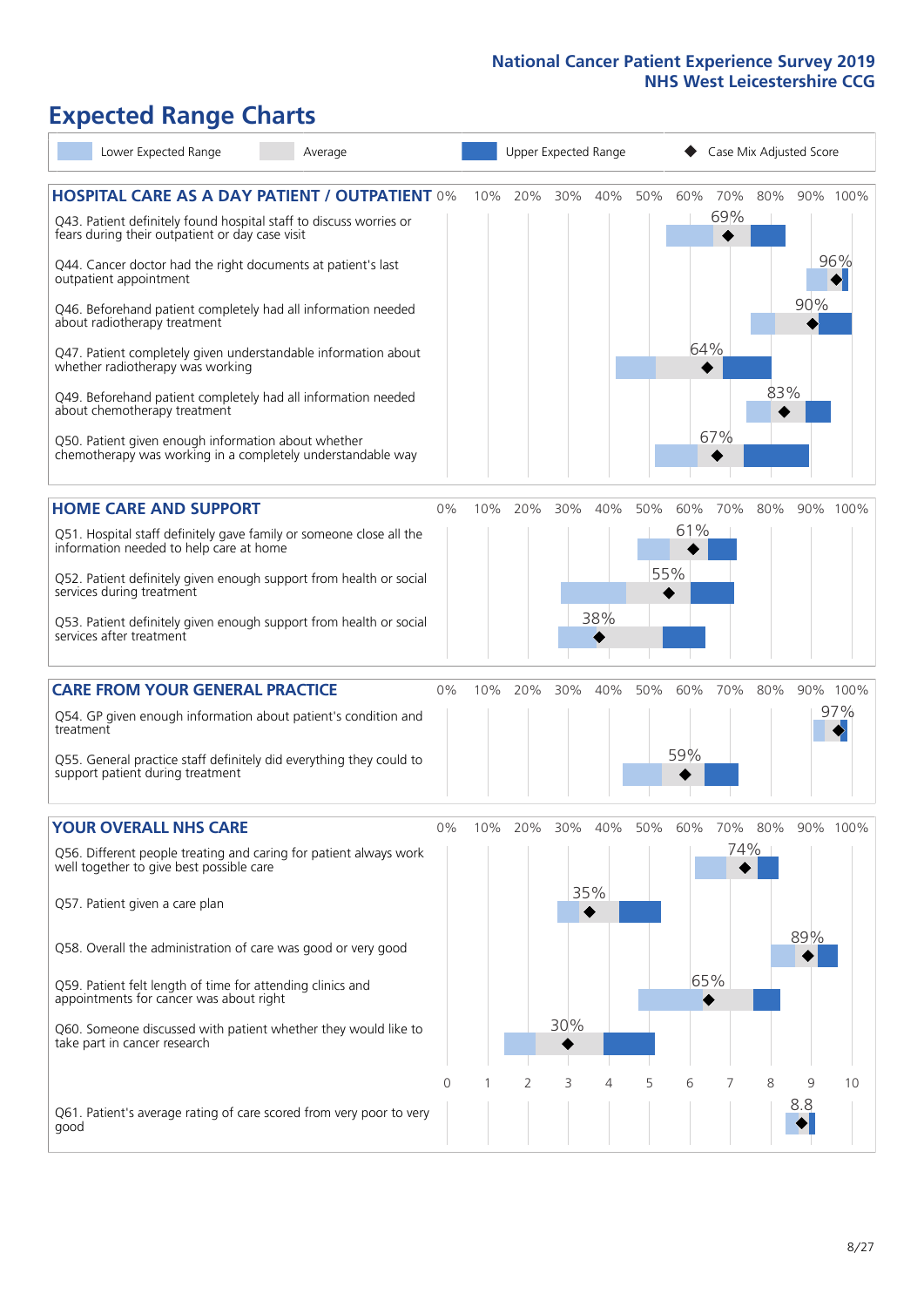# **Comparability Tables**

\* Indicates where a score has been suppressed because there are less than 21 responses.

\*\* No score available for 2018.

 $\triangle$  or  $\nabla$ 

Change 2018-2019: Indicates where 2019 score is significantly higher or lower than 2018 score Change Overall: Indicates significant change overall (2015, 2016, 2017, 2018 and 2019).

Adjusted Score below Lower Expected Range Adjusted Score between Upper and Lower Expected Ranges Adjusted Score above Upper Expected Range

|                                                                             |           |               | <b>Unadjusted Scores</b> |               |                         |                   |               | Case Mix Adjusted Scores            |                |                   |
|-----------------------------------------------------------------------------|-----------|---------------|--------------------------|---------------|-------------------------|-------------------|---------------|-------------------------------------|----------------|-------------------|
|                                                                             | 2018<br>n | 2018<br>Score | 2019<br>n                | 2019<br>Score | Change<br>2018-<br>2019 | Change<br>Overall | 2019<br>Score | Lower<br>Expected Expected<br>Range | Upper<br>Range | National<br>Score |
| <b>SEEING YOUR GP</b>                                                       |           |               |                          |               |                         |                   |               |                                     |                |                   |
| Q1. Saw GP once or twice before being told they needed to go<br>to hospital | 410       | 73%           | 364                      | 72%           |                         |                   | 73%           | 75%                                 | 83%            | 79%               |
| Q2. Patient thought they were seen as soon as necessary                     | 532       | 80%           | 501                      | 83%           |                         |                   | 84%           | 81%                                 | 87%            | 84%               |
| <b>DIAGNOSTIC TESTS</b>                                                     |           |               |                          |               |                         |                   |               |                                     |                |                   |

| <b>UMUNUSIK ILSIS</b>                                                     |      |     |     |     |  |     |     |     |     |
|---------------------------------------------------------------------------|------|-----|-----|-----|--|-----|-----|-----|-----|
| O5. Received all the information needed about the test                    | $**$ | **  | 432 | 95% |  | 95% | 93% | 97% | 95% |
| Q6. The length of time waiting for the test to be done was<br>about right | 470  | 88% | 436 | 89% |  | 89% | 85% | 91% | 88% |
| Q7. Test results explained in completely understandable way               | 479  | 77% | 441 | 79% |  | 79% | 76% | 84% | 80% |

| <b>FINDING OUT WHAT WAS WRONG WITH YOU</b>                                                      |     |     |     |     |            |     |     |     |
|-------------------------------------------------------------------------------------------------|-----|-----|-----|-----|------------|-----|-----|-----|
| Q10. Patient told they could bring a family member or friend<br>when first told they had cancer | 505 | 79% | 460 | 76% | <b>77%</b> | 72% | 82% | 77% |
| Q11. Patient felt they were told sensitively that they had cancer                               | 541 | 82% | 504 | 87% | 87%        | 83% | 89% | 86% |
| Q12. Patient completely understood the explanation of what<br>was wrong                         | 549 | 72% | 502 | 75% | 76%        | 69% | 77% | 73% |
| Q13. Patient given easy to understand written information<br>about the type of cancer they had  | 482 | 77% | 459 | 78% | 77%        | 70% | 78% | 74% |

| DECIDING THE BEST TREATMENT FOR YOU                                                                     |      |     |     |     |  |     |     |     |     |
|---------------------------------------------------------------------------------------------------------|------|-----|-----|-----|--|-----|-----|-----|-----|
| Q14. Patient felt that treatment options were completely<br>explained                                   | 485  | 82% | 456 | 82% |  | 82% | 80% | 87% | 83% |
| Q15. Patient felt possible side effects were definitely explained<br>in an understandable way           | 523  | 74% | 477 | 72% |  | 72% | 69% | 77% | 73% |
| Q16. Patient definitely given practical advice and support in<br>dealing with side effects of treatment | 526  | 66% | 479 | 68% |  | 68% | 63% | 71% | 67% |
| Q17. Patient definitely told about side effects that could affect<br>them in the future                 | 506  | 52% | 461 | 56% |  | 57% | 52% | 61% | 57% |
| Q18. Patient definitely involved as much as they wanted in<br>decisions about care and treatment        | $**$ | **  | 497 | 79% |  | 79% | 78% | 84% | 81% |

| <b>CLINICAL NURSE SPECIALIST (CNS)</b>                                                    |     |     |     |     |  |     |     |     |     |
|-------------------------------------------------------------------------------------------|-----|-----|-----|-----|--|-----|-----|-----|-----|
| Q19. Patient given the name of a CNS who would support them<br>through their treatment    | 525 | 94% | 485 | 93% |  | 93% | 89% | 95% | 92% |
| Q20. Patient found it very or quite easy to contact their CNS                             | 426 | 85% | 384 | 83% |  | 83% | 81% | 89% | 85% |
| Q21. Patient got understandable answers to important<br>questions all or most of the time | 399 | 89% | 372 | 85% |  | 85% | 84% | 91% | 87% |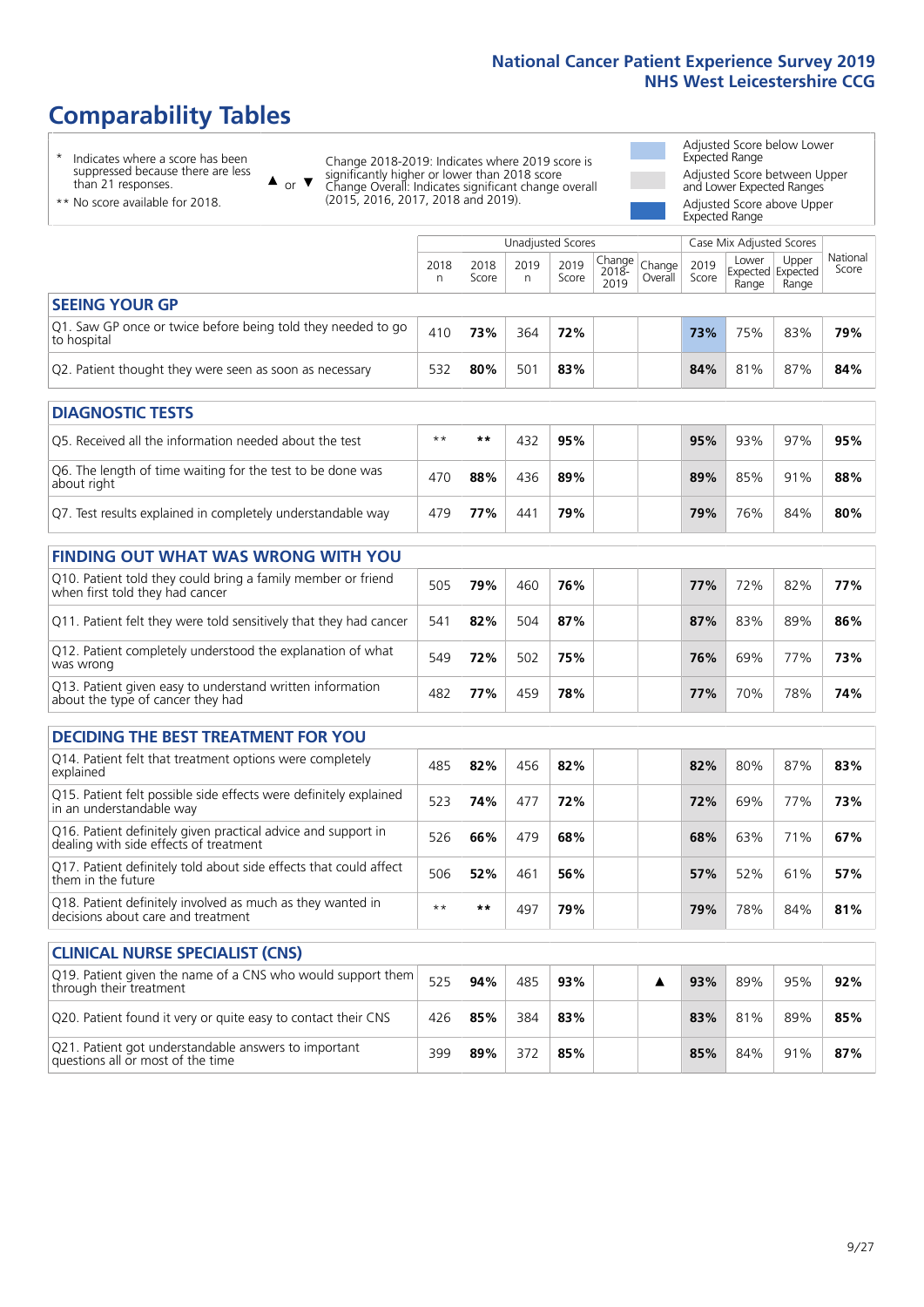# **Comparability Tables**

\* Indicates where a score has been suppressed because there are less than 21 responses.

\*\* No score available for 2018.

 $\triangle$  or  $\nabla$ 

Change 2018-2019: Indicates where 2019 score is significantly higher or lower than 2018 score Change Overall: Indicates significant change overall (2015, 2016, 2017, 2018 and 2019).

Adjusted Score below Lower Expected Range Adjusted Score between Upper and Lower Expected Ranges Adjusted Score above Upper Expected Range

|                                                                                                                   |              |               | <b>Unadjusted Scores</b> |               |                         |                   |               | Case Mix Adjusted Scores            |                |                   |
|-------------------------------------------------------------------------------------------------------------------|--------------|---------------|--------------------------|---------------|-------------------------|-------------------|---------------|-------------------------------------|----------------|-------------------|
|                                                                                                                   | 2018<br>n    | 2018<br>Score | 2019<br>n.               | 2019<br>Score | Change<br>2018-<br>2019 | Change<br>Overall | 2019<br>Score | Lower<br>Expected Expected<br>Range | Upper<br>Range | National<br>Score |
| <b>SUPPORT FOR PEOPLE WITH CANCER</b>                                                                             |              |               |                          |               |                         |                   |               |                                     |                |                   |
| Q22. Hospital staff gave information about support or self-help<br>groups for people with cancer                  | 419          | 84%           | 402                      | 87%           |                         | ▲                 | 87%           | 85%                                 | 91%            | 88%               |
| Q23. Hospital staff discussed or gave information about the<br>impact cancer could have on day to day activities  | 360          | 82%           | 345                      | 85%           |                         |                   | 84%           | 80%                                 | 88%            | 84%               |
| Q24. Hospital staff gave information on getting financial help or<br>possible benefits                            | 303          | 63%           | 269                      | 59%           |                         |                   | 58%           | 57%                                 | 69%            | 63%               |
| Q25. Hospital staff told patient they could get free prescriptions                                                | 232          | 81%           | 221                      | 78%           |                         |                   | 79%           | 77%                                 | 87%            | 82%               |
| <b>OPERATIONS</b>                                                                                                 |              |               |                          |               |                         |                   |               |                                     |                |                   |
| Q27. Beforehand, patient had all the information needed about<br>the operation                                    | 278          | 97%           | 280                      | 98%           |                         |                   | 98%           | 94%                                 | 98%            | 96%               |
| Q28. Afterwards, staff completely explained how operation had<br>gone in understandable way                       | 274          | 78%           | 277                      | 79%           |                         |                   | 79%           | 74%                                 | 84%            | 79%               |
| <b>HOSPITAL CARE AS AN INPATIENT</b>                                                                              |              |               |                          |               |                         |                   |               |                                     |                |                   |
| Q30. Hospital staff didn't talk in front of patient as if patient<br>wasn't there                                 | $* *$        | **            | 280                      | 82%           |                         |                   | 81%           | 79%                                 | 88%            | 84%               |
| Q31. Patient had confidence and trust in all doctors treating<br>them                                             | $**$         | $***$         | 279                      | 80%           |                         |                   | 80%           | 79%                                 | 88%            | 84%               |
| Q32. Patient's family or someone close definitely felt able to talk<br>to a doctor                                | $* *$        | **            | 236                      | 68%           |                         |                   | 69%           | 66%                                 | 78%            | 72%               |
| O33. Patient had confidence and trust in all the ward nurses<br>treating them                                     | $**$         | **            | 278                      | 76%           |                         |                   | 76%           | 69%                                 | 79%            | 74%               |
| Q34. Patient thought there were always or nearly always<br>enough nurses on duty to care for them                 | $* *$        | **            | 278                      | 62%           |                         |                   | 63%           | 59%                                 | 70%            | 64%               |
| Q35. All hospital staff asked patient what name they prefer to<br>be called by                                    | $* *$        | **            | 278                      | 77%           |                         |                   | 78%           | 63%                                 | 79%            | 71%               |
| Q36. Patient always given enough privacy when discussing<br>condition or treatment                                | $**$         | $***$         | 281                      | 83%           |                         |                   | 83%           | 80%                                 | 89%            | 85%               |
| Q37. Patient definitely found hospital staff to discuss worries or<br>fears during their inpatient visit          | $**$         | **            | 212                      | 53%           |                         |                   | 54%           | 45%                                 | 59%            | 52%               |
| Q38. Hospital staff definitely did everything they could to help<br>control pain                                  | $\star\star$ | $***$         | 239                      | 82%           |                         |                   | 82%           | 78%                                 | 88%            | 83%               |
| Q39. Patient always felt they were treated with respect and<br>dignity while in hospital                          | $***$        | **            | 281                      | 89%           |                         |                   | 89%           | 84%                                 | 92%            | 88%               |
| Q40. Patient given clear written information about what should<br>or should not do after leaving hospital         | $**$         | **            | 261                      | 88%           |                         |                   | 88%           | 82%                                 | 90%            | 86%               |
| Q41. Hospital staff told patient who to contact if worried about<br>condition or treatment after leaving hospital | $**$         | **            | 274                      | 97%           |                         |                   | 97%           | 91%                                 | 97%            | 94%               |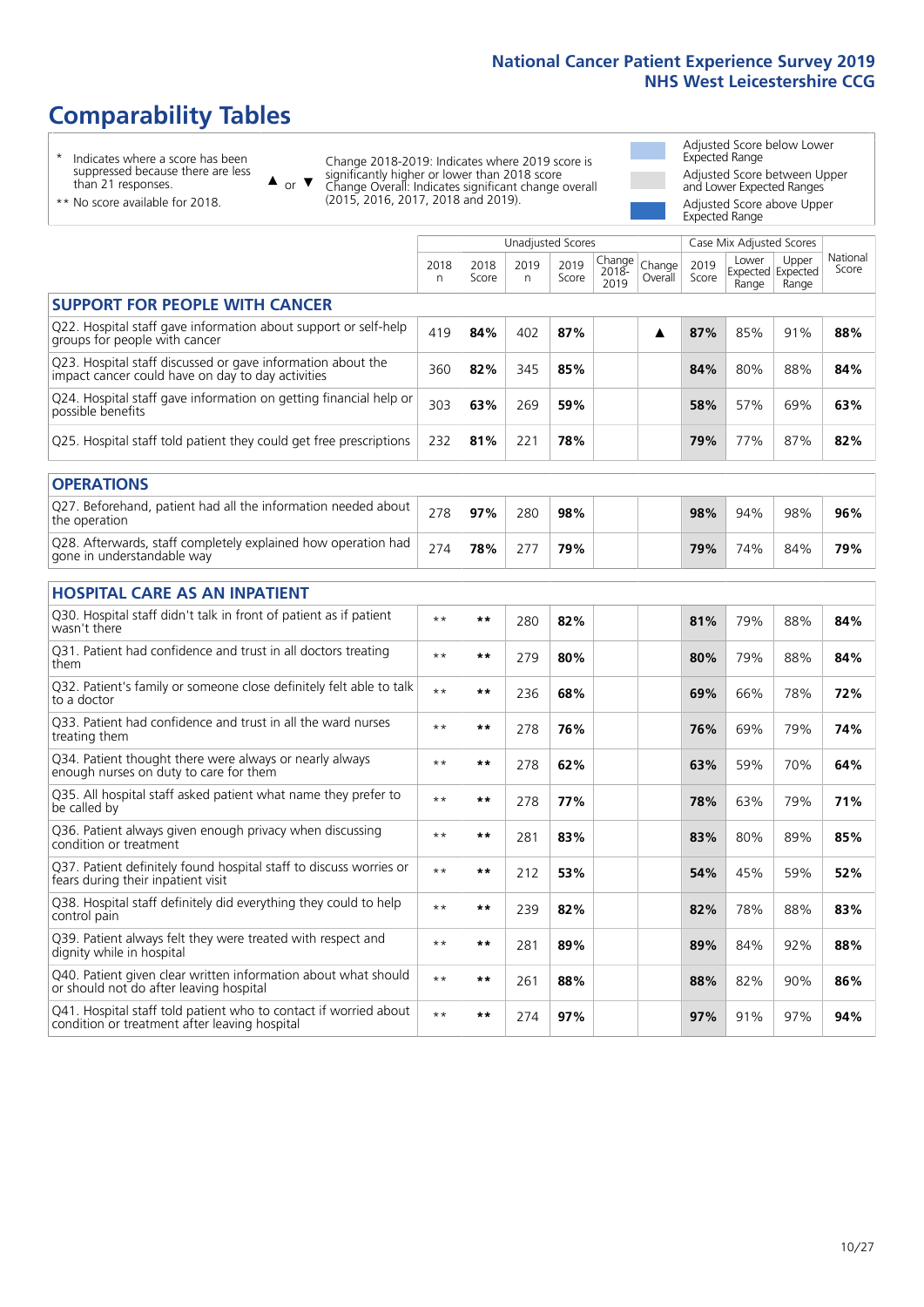# **Comparability Tables**

\* Indicates where a score has been suppressed because there are less than 21 responses.

\*\* No score available for 2018.

or  $\blacktriangledown$  $\blacktriangle$ 

Change 2018-2019: Indicates where 2019 score is significantly higher or lower than 2018 score Change Overall: Indicates significant change overall (2015, 2016, 2017, 2018 and 2019).

Adjusted Score below Lower Expected Range Adjusted Score between Upper and Lower Expected Ranges Adjusted Score above Upper Expected Range

|                                                                                                                       |              |               |           | <b>Unadjusted Scores</b> |                         |                   |               | Case Mix Adjusted Scores |                                     |                   |
|-----------------------------------------------------------------------------------------------------------------------|--------------|---------------|-----------|--------------------------|-------------------------|-------------------|---------------|--------------------------|-------------------------------------|-------------------|
|                                                                                                                       | 2018<br>n    | 2018<br>Score | 2019<br>n | 2019<br>Score            | Change<br>2018-<br>2019 | Change<br>Overall | 2019<br>Score | Lower<br>Range           | Upper<br>Expected Expected<br>Range | National<br>Score |
| <b>HOSPITAL CARE AS A DAY PATIENT / OUTPATIENT</b>                                                                    |              |               |           |                          |                         |                   |               |                          |                                     |                   |
| Q43. Patient definitely found hospital staff to discuss worries or<br>fears during their outpatient or day case visit | 403          | 65%           | 370       | 69%                      |                         |                   | 69%           | 66%                      | 75%                                 | 71%               |
| Q44. Cancer doctor had the right documents at patient's last<br>outpatient appointment                                | 501          | 95%           | 444       | 96%                      |                         |                   | 96%           | 94%                      | 98%                                 | 96%               |
| Q46. Beforehand patient completely had all information needed<br>about radiotherapy treatment                         | 158          | 92%           | 153       | 90%                      |                         |                   | 90%           | 81%                      | 92%                                 | 86%               |
| Q47. Patient completely given understandable information<br>about whether radiotherapy was working                    | 134          | 65%           | 136       | 63%                      |                         | ▲                 | 64%           | 52%                      | 68%                                 | 60%               |
| Q49. Beforehand patient completely had all information needed<br>about chemotherapy treatment                         | 322          | 84%           | 271       | 83%                      |                         |                   | 83%           | 80%                      | 89%                                 | 84%               |
| Q50. Patient given enough information about whether<br>chemotherapy was working in a completely understandable way    | 294          | 67%           | 255       | 66%                      |                         |                   | 67%           | 62%                      | 73%                                 | 68%               |
| <b>HOME CARE AND SUPPORT</b>                                                                                          |              |               |           |                          |                         |                   |               |                          |                                     |                   |
| Q51. Hospital staff definitely gave family or someone close all<br>the information needed to help care at home        | 448          | 62%           | 414       | 60%                      |                         | ▲                 | 61%           | 55%                      | 64%                                 | 60%               |
| Q52. Patient definitely given enough support from health or<br>social services during treatment                       | 240          | 50%           | 238       | 55%                      |                         |                   | 55%           | 44%                      | 60%                                 | 52%               |
| Q53. Patient definitely given enough support from health or<br>social services after treatment                        | 135          | 48%           | 142       | 39%                      |                         |                   | 38%           | 37%                      | 53%                                 | 45%               |
| <b>CARE FROM YOUR GENERAL PRACTICE</b>                                                                                |              |               |           |                          |                         |                   |               |                          |                                     |                   |
| Q54. GP given enough information about patient's condition<br>and treatment                                           | 501          | 98%           | 453       | 97%                      |                         |                   | 97%           | 93%                      | 97%                                 | 95%               |
| Q55. General practice staff definitely did everything they could<br>to support patient during treatment               | 382          | 59%           | 352       | 59%                      |                         |                   | 59%           | 53%                      | 64%                                 | 58%               |
| <b>YOUR OVERALL NHS CARE</b>                                                                                          |              |               |           |                          |                         |                   |               |                          |                                     |                   |
| Q56. Different people treating and caring for patient always                                                          |              |               |           |                          |                         |                   |               |                          |                                     |                   |
| work well together to give best possible care                                                                         | $\star\star$ | $***$         | 494       | 73%                      |                         |                   | 74%           | 69%                      | 77%                                 | 73%               |
| Q57. Patient given a care plan                                                                                        | 419          | 34%           | 383       | 34%                      |                         |                   | 35%           | 33%                      | 42%                                 | 38%               |
| Q58. Overall the administration of care was good or very good                                                         | 544          | 89%           | 497       | 89%                      |                         |                   | 89%           | 86%                      | 92%                                 | 89%               |
| Q59. Patient felt length of time for attending clinics and<br>appointments for cancer was about right                 | 546          | 60%           | 495       | 64%                      |                         |                   | 65%           | 63%                      | 76%                                 | 69%               |
| Q60. Someone discussed with patient whether they would like<br>to take part in cancer research                        | 510          | 32%           | 476       | 31%                      |                         |                   | 30%           | 22%                      | 39%                                 | 30%               |
| Q61. Patient's average rating of care scored from very poor to<br>very good                                           | 532          | 8.7           | 492       | 8.8                      |                         |                   | 8.8           | 8.7                      | 8.9                                 | 8.8               |
|                                                                                                                       |              |               |           |                          |                         |                   |               |                          |                                     |                   |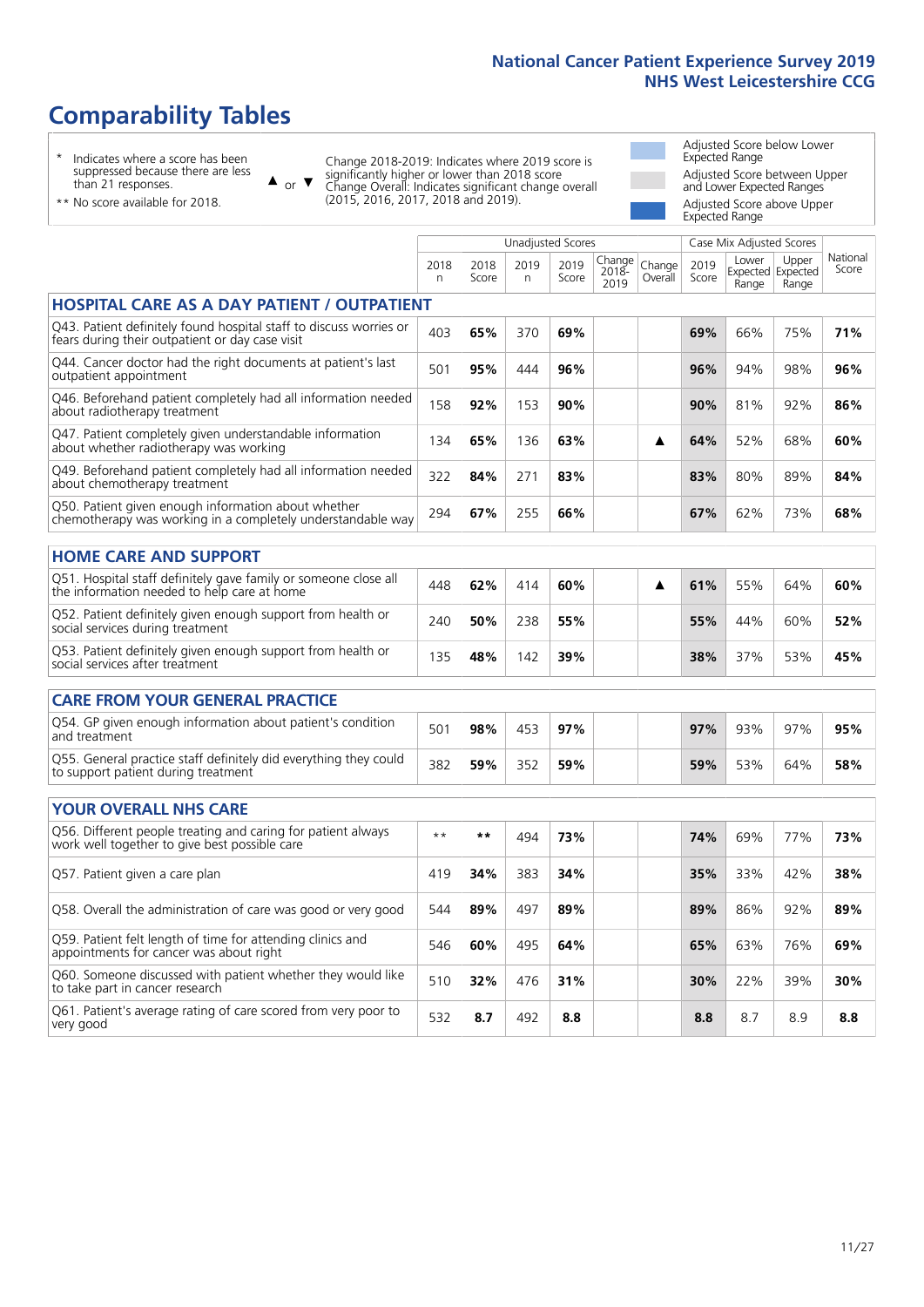- \* Indicates where a score has been suppressed because there are less than 21 responses.
- n.a. Indicates that there were no respondents for that tumour group.

| <b>SEEING YOUR GP</b>                           |            |          |               |                             |                    |                |                  |      | Tumour Group |         |         |                 |                                                     |             |                |
|-------------------------------------------------|------------|----------|---------------|-----------------------------|--------------------|----------------|------------------|------|--------------|---------|---------|-----------------|-----------------------------------------------------|-------------|----------------|
|                                                 |            | Brain    | <b>Breast</b> | Colorectal<br>LGT           | ᠊ᢛ<br>Gynaecologic | Haematological | Head and<br>Neck | Lung | Prostate     | Sarcoma | Skin    | Upper<br>Gastro | $\sigma$<br>Jrologica                               | Other       | All<br>Cancers |
| Q1. Saw GP once or twice before being told they | <b>CCG</b> | $^\star$ |               | 88% 70%                     |                    | 62% 58%        | $\star$          |      | 65% 68%      |         | $\star$ | $\star$         | 88%                                                 | $\star$     | 72%            |
| needed to go to hospital                        | National   | 59%      |               | 94% 75% 77% 67% 79% 71% 82% |                    |                |                  |      |              |         |         |                 | 71% 90% 74% 83% 74% 79%                             |             |                |
| Q2. Patient thought they were seen as soon as   | <b>CCG</b> | $\star$  |               | 86% 88% 74% 80%             |                    |                | $\star$          |      | 83% 85%      |         | $\star$ |                 |                                                     | 88% 75% 83% |                |
| necessary                                       | National   | 79%      |               |                             |                    |                |                  |      |              |         |         |                 | 89% 83% 81% 82% 81% 84% 86% 69% 85% 79% 85% 79% 84% |             |                |

#### **DIAGNOSTIC TESTS** Tumour Group

|                                                   |                                                                  | Brain | <b>Breast</b> | olorectal<br>LGT<br>Ü | $\overline{\sigma}$<br>Gynaecologic | Haematologica | Head and<br>Neck | <b>Dung</b>         | Prostate | Sarcoma | Skin     | Upper<br>Gastro | Irological                                              | Other       | All<br>Cancers |
|---------------------------------------------------|------------------------------------------------------------------|-------|---------------|-----------------------|-------------------------------------|---------------|------------------|---------------------|----------|---------|----------|-----------------|---------------------------------------------------------|-------------|----------------|
| Q5. Received all the information needed about     | CCG                                                              | n.a.  |               |                       | 96% 94% 100% 93%                    |               | $\star$          | 100% 95%            |          |         | $\star$  | $\star$         |                                                         | 97% 90% 95% |                |
| the test                                          | National                                                         | 93%   |               | 95% 95%               |                                     |               |                  | 93% 95% 93% 95% 95% |          | 93%     | $ 96\% $ |                 | 95% 95% 95% 95%                                         |             |                |
| Q6. The length of time waiting for the test to be | <b>CCG</b>                                                       | n.a.  |               | 88% 89%               |                                     | 88% 86%       | $\star$          | 100% 88%            |          |         | $\star$  | $\star$         |                                                         | 89% 87% 89% |                |
| done was about right                              | National                                                         |       |               |                       |                                     |               |                  |                     |          |         |          |                 | 84% 91% 88% 86% 89% 88% 87% 87% 81% 87% 84% 87% 86% 88% |             |                |
| Q7. Test results explained in completely          | <b>CCG</b>                                                       | n.a.  |               |                       | 83% 76% 63% 79%                     |               | $\star$          |                     | 73% 77%  |         | $\star$  |                 |                                                         | 82% 74% 79% |                |
| understandable way                                | National 71% 83% 82% 77% 77% 79% 80% 80% 78% 84% 75% 80% 76% 80% |       |               |                       |                                     |               |                  |                     |          |         |          |                 |                                                         |             |                |

| <b>FINDING OUT WHAT WAS WRONG WITH YOU</b>        |            |         |               |                             |                     |                   |                  |             | <b>Tumour Group</b> |         |         |                                   |            |         |                |
|---------------------------------------------------|------------|---------|---------------|-----------------------------|---------------------|-------------------|------------------|-------------|---------------------|---------|---------|-----------------------------------|------------|---------|----------------|
|                                                   |            | Brain   | <b>Breast</b> | ╮<br>olorectal.<br>LGT<br>Ü | Gynaecological      | aematologica<br>Ĩ | Head and<br>Neck | Lung        | Prostate            | Sarcoma | Skin    | Upper<br>Gastro                   | Urological | Other   | All<br>Cancers |
| Q10. Patient told they could bring a family       | <b>CCG</b> | n.a.    | 83%           | 78%                         | 58%                 | 64%               | $\star$          | 93% 64%     |                     | $\ast$  | $\star$ | $\star$                           |            | 82% 74% | 76%            |
| member or friend when first told they had cancer  | National   | 85%     | 82%           | 82%                         | 71%                 | 71%               | 71%              | 77%         | 79%                 | 73%     | 69%     | 76%                               | 73%        | 75%     | 77%            |
| Q11. Patient felt they were told sensitively that | <b>CCG</b> | $\star$ |               | 92% 84%                     | 86% 84%             |                   | $\ast$           | 87% 83%     |                     | $\ast$  | $\star$ | $\star$                           | 93%        | 76%     | 87%            |
| they had cancer                                   | National   | 79%     |               |                             | 89% 87% 82% 84% 87% |                   |                  | 83% 86% 84% |                     |         | 89% 81% |                                   |            | 84% 83% | 86%            |
| Q12. Patient completely understood the            | <b>CCG</b> | $\star$ | 74%           | 90%                         | 72%                 | 61%               | $\star$          | 80% 83%     |                     | $\ast$  | $\star$ |                                   | 75%        | 79%     | 75%            |
| explanation of what was wrong                     | National   | 66%     | 77%           | 79%                         | 73%                 | 60%               |                  | 78% 76% 79% |                     | 67%     | 80%     | 70%                               | 77%        |         | 70% 73%        |
| Q13. Patient given easy to understand written     | <b>CCG</b> | n.a.    | 77%           | 76%                         | 71%                 | 79%               | $\star$          | 76% 83%     |                     | $\ast$  | $\star$ | $\star$                           |            | 83% 77% | 78%            |
| information about the type of cancer they had     | National   | 66%     | 78%           | 73%                         | 71%                 | 76%               |                  |             |                     |         |         | 69%   67%   83%   67%   84%   67% | 74%        | 65%     | 74%            |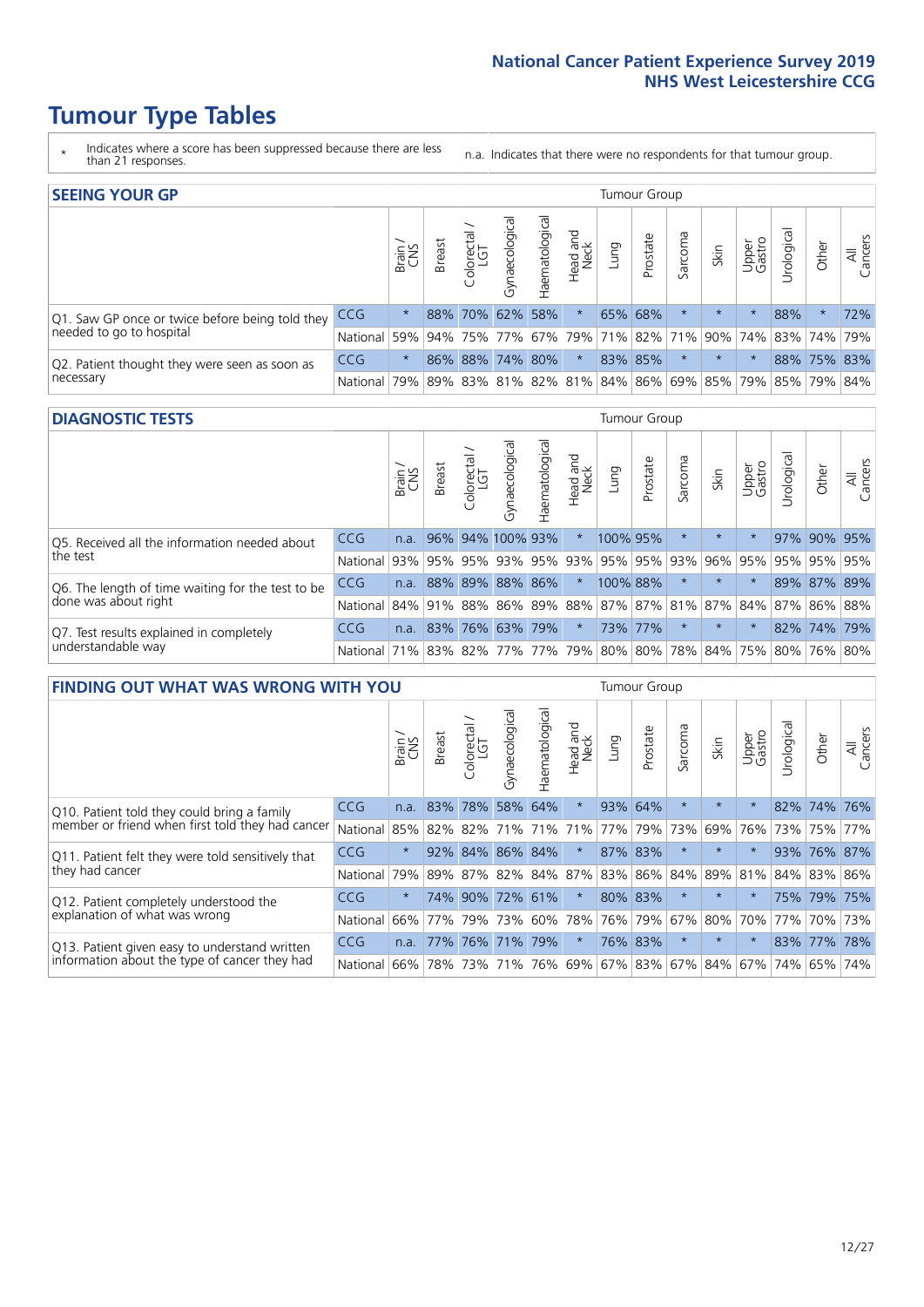\* Indicates where a score has been suppressed because there are less than 21 responses.

n.a. Indicates that there were no respondents for that tumour group.

| <b>DECIDING THE BEST TREATMENT FOR YOU</b>         |            |         |               |                       |                |                |                        |      | <b>Tumour Group</b> |          |                                     |                 |            |             |                |
|----------------------------------------------------|------------|---------|---------------|-----------------------|----------------|----------------|------------------------|------|---------------------|----------|-------------------------------------|-----------------|------------|-------------|----------------|
|                                                    |            | Brain   | <b>Breast</b> | olorectal<br>LGT<br>Ũ | Gynaecological | Haematological | ad and<br>Neck<br>Head | Lung | Prostate            | Sarcoma  | Skin                                | Upper<br>Gastro | Jrological | Other       | All<br>Cancers |
| Q14. Patient felt that treatment options were      | CCG        | $\star$ | 84%           | 76%                   | 64%            | 78%            | $\star$                | 88%  | 82%                 | $\star$  |                                     | $\star$         | 88%        | $77\%$      | 82%            |
| completely explained                               | National   | 85%     | 85%           | 85%                   |                | 85% 82%        | 87%                    |      | 84% 83%             | 83%      | 89%                                 | 81%             | 83%        | 79% 83%     |                |
| Q15. Patient felt possible side effects were       | <b>CCG</b> | $\star$ | 76%           | 67%                   | 78%            | 67%            | $\star$                |      | 78% 71%             | $\star$  | $\star$                             | $\star$         |            | 72% 59%     | 172%           |
| definitely explained in an understandable way      | National   | 69%     | 74%           | 76%                   | 75%            | 69%            | 73%                    |      | 74% 73%             | 73%      | 77%                                 | 72%             | 71%        | 70%         | 73%            |
| Q16. Patient definitely given practical advice and | <b>CCG</b> | $\star$ | 69%           | 67%                   | 72%            | 67%            | $\star$                |      | 79% 61%             | $\star$  | $\star$                             | $\star$         |            | 60% 61% 68% |                |
| support in dealing with side effects of treatment  | National   | 63%     | 70%           | 70%                   |                | 69% 65%        | 70%                    |      | 69% 65%             | 66%      | 71%                                 | 66%             |            | 63% 64%     | 67%            |
| Q17. Patient definitely told about side effects    | <b>CCG</b> | $\star$ | 58%           | 60%                   |                | 50% 47%        | $\star$                |      | 61% 61%             | $^\star$ | $\star$                             | $\star$         |            | 60% 45%     | 56%            |
| that could affect them in the future               | National   | 62%     | 57%           | 59%                   |                | 56% 51%        | 64%                    |      | 56% 66%             | 54%      | 66%                                 | 53%             |            | 56% 52%     | 57%            |
| Q18. Patient definitely involved as much as they   | <b>CCG</b> | $\star$ | 84%           | 77%                   | 71% 76%        |                | $\ast$                 |      | 73% 88%             | $\star$  | $\star$                             | $\star$         |            | 78% 67% 79% |                |
| wanted in decisions about care and treatment       | National   | 79%     |               |                       |                |                |                        |      |                     |          | 81% 83% 81% 80% 81% 81% 84% 81% 87% | 79%             | 79%        | 78% 81%     |                |

#### **CLINICAL NURSE SPECIALIST (CNS)** Tumour Group

|                                             |                  | Brain   | <b>Breast</b> | olorectal<br>LGT<br>Û | त्त<br>aecologic<br>ĞĨ | ক<br>aematologic<br>Í | Head and<br>Neck | Lung     | Prostate | Sarcoma | Skin                        | Upper<br>Gastro             | $\overline{\sigma}$<br>rologica | Other       | All<br>Cancers |
|---------------------------------------------|------------------|---------|---------------|-----------------------|------------------------|-----------------------|------------------|----------|----------|---------|-----------------------------|-----------------------------|---------------------------------|-------------|----------------|
| Q19. Patient given the name of a CNS who    | <b>CCG</b>       | $\star$ |               | 91% 93%               | 82%                    | 98%                   | $\star$          | 100% 91% |          | $\star$ | $\star$                     |                             |                                 | 92% 93%     | 93%            |
| would support them through their treatment  | National         | 95%     | 95%           | 92%                   | 95%                    |                       |                  |          |          |         | 92% 91% 94% 91% 91% 91% 93% |                             | 85%                             | 89%         | 92%            |
| Q20. Patient found it very or quite easy to | <b>CCG</b>       | $\star$ |               | 67% 87%               |                        | 83%                   | $\ast$           |          | 79% 94%  |         | $\star$                     | $\star$                     |                                 | 93% 88% 83% |                |
| contact their CNS                           | National         |         | 86% 84% 88%   |                       | 85%                    | 87%                   | 86%              |          |          |         |                             | 86% 80% 86% 90% 85%         |                                 | 83% 83%     | 85%            |
| Q21. Patient got understandable answers to  | CCG              | $\star$ | 78%           | 94%                   |                        | 86%                   | $\star$          |          | 79% 97%  | $\star$ | $\star$                     | $\star$                     |                                 | 86% 79% 85% |                |
| important questions all or most of the time | National 82% 87% |         |               | 89%                   | 86%                    |                       |                  |          |          |         |                             | 89% 88% 86% 87% 87% 93% 86% | 87%                             |             | 86% 87%        |

| <b>SUPPORT FOR PEOPLE WITH CANCER</b>                                                             |            |         |               |                             |                |                |                        |         | Tumour Group |         |         |                 |            |         |                |
|---------------------------------------------------------------------------------------------------|------------|---------|---------------|-----------------------------|----------------|----------------|------------------------|---------|--------------|---------|---------|-----------------|------------|---------|----------------|
|                                                                                                   |            | Brain   | <b>Breast</b> | ╮<br>olorectal.<br>LGT<br>Ũ | Gynaecological | Haematological | ad and<br>Neck<br>Head | Lung    | Prostate     | Sarcoma | Skin    | Upper<br>Gastro | Jrological | Other   | All<br>Cancers |
| Q22. Hospital staff gave information about<br>support or self-help groups for people with         | <b>CCG</b> | $\star$ | 86%           | 94%                         | $\star$        | 90%            | $\ast$                 | 96%     | 87%          | $\star$ | $\star$ | $\star$         | 88%        | 69%     | 87%            |
| cancer                                                                                            | National   | 92%     | 92%           | 88%                         | 87%            | 86%            | 88%                    | 87%     | 91%          | 86%     | 90%     | 88%             | 81%        | 83%     | 88%            |
| Q23. Hospital staff discussed or gave information<br>about the impact cancer could have on day to | <b>CCG</b> | $\star$ |               | 86% 81%                     | $\star$        | 90%            | $\star$                | 83%     | 88%          | $\star$ | $\star$ | $\star$         | 87%        | $\ast$  | 85%            |
| day activities                                                                                    | National   | 84%     | 86%           | 85%                         | 82%            | 84%            | 84%                    | 83%     | 88%          | 81%     | 86%     | 83%             | 78%        | 79%     | 84%            |
| Q24. Hospital staff gave information on getting                                                   | CCG        | $\star$ |               | 56% 50%                     | $\star$        | 61%            | $\ast$                 | $\star$ | 44%          | $\star$ | $\star$ | $\star$         | $\star$    | $\star$ | 59%            |
| financial help or possible benefits                                                               | National   | 78%     |               | 68% 61%                     | 66%            | 61%            | 67%                    | 72%     | 55%          | 64%     | 60%     | 64%             | 47%        | 59%     | 63%            |
| Q25. Hospital staff told patient they could get                                                   | <b>CCG</b> | $\star$ | 71%           | 72%                         | $\star$        | 91%            | $\star$                | $\star$ | $\star$      | $\star$ |         | $\star$         | $\star$    | $\star$ | 78%            |
| free prescriptions                                                                                | National   | 82%     |               | 81% 83%                     | 79%            |                | 87% 84% 86% 80%        |         |              | 78%     | 71%     | 84%             | 73%        | 81%     | 82%            |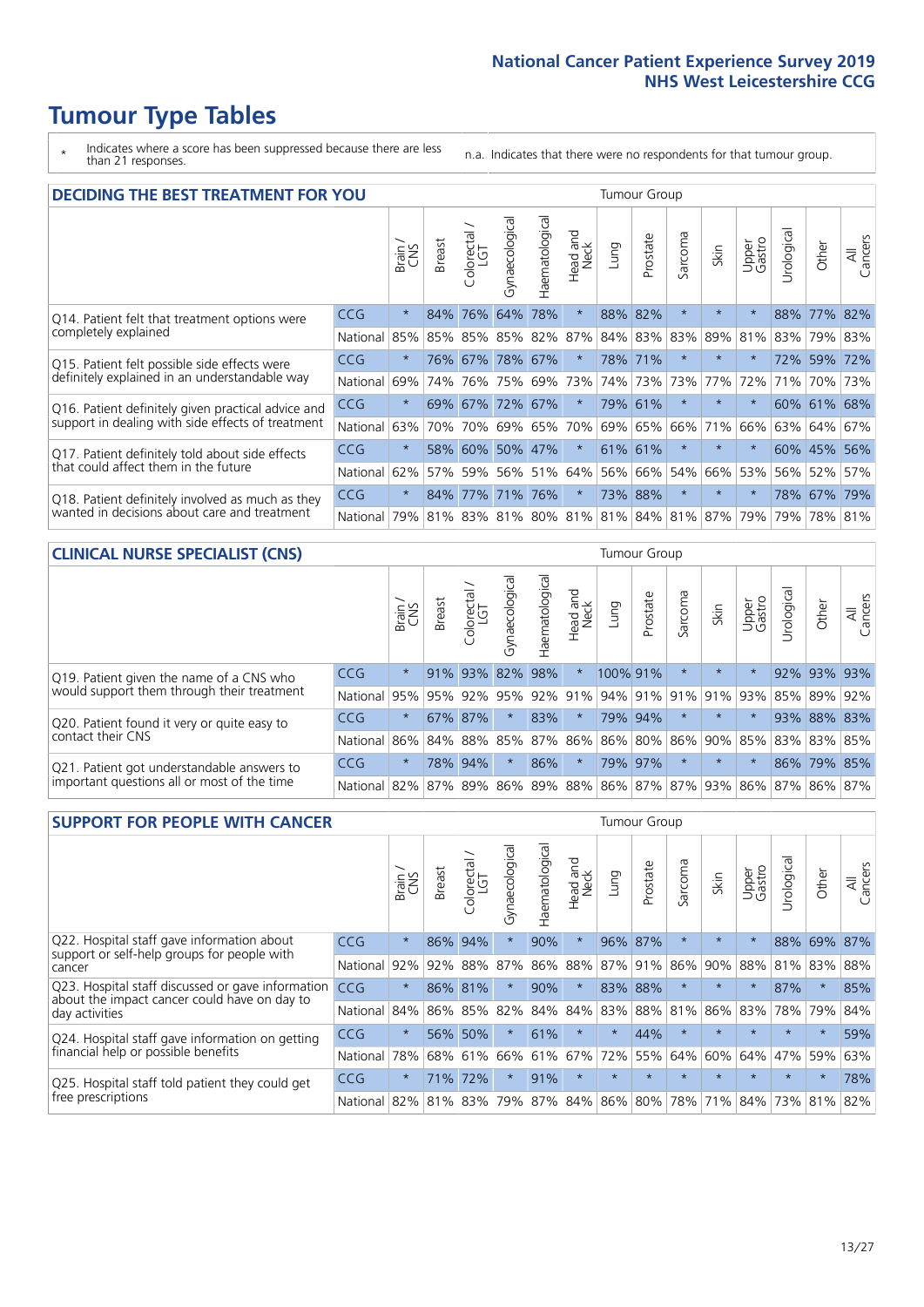- \* Indicates where a score has been suppressed because there are less than 21 responses.
- n.a. Indicates that there were no respondents for that tumour group.

| <b>OPERATIONS</b>                                |              |               |               |             |                |                |                                         |         | Tumour Group |         |         |                 |                |         |                |
|--------------------------------------------------|--------------|---------------|---------------|-------------|----------------|----------------|-----------------------------------------|---------|--------------|---------|---------|-----------------|----------------|---------|----------------|
|                                                  |              | Brain.<br>CNS | <b>Breast</b> | Colorectal  | Gynaecological | Haematological | Head and<br>Neck                        | Lung    | Prostate     | Sarcoma | Skin    | Upper<br>Gastro | σ<br>Jrologica | Other   | All<br>Cancers |
| Q27. Beforehand, patient had all the information | <b>CCG</b>   | n.a.          |               | 99% 98%     | 95%            |                | $\star$                                 | $\star$ | $\star$      | $\star$ | $\star$ | $\star$         | 97%            | $\star$ | 98%            |
| needed about the operation                       | National I   | 96%           |               | 97% 96%     |                |                | 96% 94% 96% 95% 97% 95% 96%             |         |              |         |         | 96%             |                | 95% 95% | 96%            |
| Q28. Afterwards, staff completely explained how  | <b>CCG</b>   | n.a.          |               | 84% 71% 82% |                | $\star$        | $\star$                                 | $\star$ | $\star$      | $\star$ | $\star$ | $\star$         | 84%            | $\star$ | 79%            |
| operation had gone in understandable way         | National 76% |               |               |             |                |                | 79% 83% 79% 78% 79% 79% 78% 80% 82% 79% |         |              |         |         |                 |                | 76% 77% | 79%            |

#### **HOSPITAL CARE AS AN INPATIENT** Tumour Group

|                                                                                                  |            | Brain | Breast                 | Colorectal /<br>LGT | Gynaecological  | Haematological | Head and<br>Neck | Lung        | Prostate    | Sarcoma | Skin    | Upper<br>Gastro | Urological                      | Other   | All<br>Cancers |
|--------------------------------------------------------------------------------------------------|------------|-------|------------------------|---------------------|-----------------|----------------|------------------|-------------|-------------|---------|---------|-----------------|---------------------------------|---------|----------------|
| Q30. Hospital staff didn't talk in front of patient                                              | CCG        | n.a.  | 83%                    | 64%                 | 95%             | 76%            | $\star$          | 83%         | 86%         | $\star$ | $\star$ | $\star$         | 96%                             | $\star$ | 82%            |
| as if patient wasn't there                                                                       | National   | 81%   | 86%                    | 81%                 | 83%             | 84%            | 83%              | 81%         | 88%         | 86%     | 86%     | 81%             | 83%                             | 82%     | 84%            |
| Q31. Patient had confidence and trust in all                                                     | CCG        | n.a.  | 83%                    | 76%                 | 76% 65%         |                | $\star$          | 87%         | 95%         | $\star$ | $\star$ | $\star$         | 86%                             | $\star$ | 80%            |
| doctors treating them                                                                            | National   | 82%   |                        | 83% 85%             | 83%             | 82%            |                  | 87% 83% 89% |             | 86%     | 85%     | 81%             | 85%                             | 80%     | 84%            |
| Q32. Patient's family or someone close definitely                                                | CCG        | n.a.  | 75%                    | 62%                 | $\star$         | 55%            | $\star$          | 70%         | $\star$     | $\star$ | $\star$ | $\star$         | 67%                             | $\star$ | 68%            |
| felt able to talk to a doctor                                                                    | National   | 67%   | 72%                    | 73%                 | 72%             | 74%            | 75%              | 74%         | 72%         | 71%     | 74%     | 73%             | 71%                             | 69%     | 72%            |
| Q33. Patient had confidence and trust in all the                                                 | CCG        | n.a.  |                        | 89% 60%             |                 | 59% 70%        | $\star$          |             | 78% 86%     | $\star$ | $\star$ | $\star$         | 89%                             | $\star$ | 76%            |
| ward nurses treating them                                                                        | National   | 72%   | 73%                    | 72%                 |                 | 71% 77%        | 75%              | 77%         | 79%         | 74%     | 75%     | 73%             | 77%                             | 69%     | 74%            |
| Q34. Patient thought there were always or nearly                                                 | CCG        | n.a.  | 66%                    | 58%                 | 36%             | 60%            | $\star$          | 73%         | 82%         | $\star$ | $\star$ | $\star$         | 75%                             | $\star$ | 62%            |
| always enough nurses on duty to care for them                                                    | National   | 68%   | 64%                    | 62%                 | 63%             | 63%            | 65%              | 68%         | 72%         | 65%     | 70%     | 65%             | 66%                             | 60%     | 64%            |
| Q35. All hospital staff asked patient what name                                                  | CCG        | n.a.  |                        |                     | 85% 71% 76% 67% |                | $\star$          |             | 83% 82%     | $\star$ | $\star$ | $\star$         | 79%                             | $\star$ | 77%            |
| they prefer to be called by                                                                      | National   | 68%   | 62%                    | 74%                 | 65% 72%         |                | 71%              | 76%         | 72%         | 74%     | 70%     | 78%             | 76%                             | 69%     | 71%            |
| Q36. Patient always given enough privacy when                                                    | CCG        | n.a.  |                        | 87% 82% 82%         |                 | 76%            | $\star$          | 83%         | 91%         | $\star$ | $\star$ | $\star$         | 79%                             | $\star$ | 83%            |
| discussing condition or treatment                                                                | National   | 78%   |                        | 84% 85%             | 81% 86%         |                |                  | 87% 84%     | 88%         | 84%     | 84%     | 84%             | 85%                             | 82%     | 85%            |
| Q37. Patient definitely found hospital staff to                                                  | <b>CCG</b> | n.a.  | 59%                    | 46%                 | $\star$         | 49%            | $\star$          | $\star$     | $\star$     | $\star$ | $\star$ | $\star$         | $\star$                         | $\star$ | 53%            |
| discuss worries or fears during their inpatient visit                                            | National   | 45%   |                        |                     | 51% 55% 51% 56% |                | 52%              | 49%         | 53%         | 54%     | 51%     | 53%             | 49%                             | 46%     | 52%            |
| Q38. Hospital staff definitely did everything they                                               | CCG        | n.a.  |                        | 89% 69% 71%         |                 | 173%           | $\star$          | 90%         | $\star$     | $\star$ | $\star$ | $\star$         | $\star$                         | $\star$ | 82%            |
| could to help control pain                                                                       | National   | 85%   | 83%                    | 84%                 |                 | 82% 82%        | 80%              | 84%         | 85%         | 83%     | 85%     | 82%             | 81%                             | 82%     | 83%            |
| Q39. Patient always felt they were treated with                                                  | CCG        | n.a.  | 89%                    |                     | 80% 86% 87%     |                | $\star$          |             | 91% 100%    | $\star$ | $\star$ |                 | 93%                             | $\star$ | 89%            |
| respect and dignity while in hospital                                                            | National   | 85%   | 87%                    | 87%                 |                 | 85% 89%        | 87%              |             | 88% 91% 89% |         | 89%     | 88%             | 90%                             | 86%     | 88%            |
| Q40. Patient given clear written information<br>about what should or should not do after leaving | CCG        | n.a.  |                        |                     | 94% 81% 91% 87% |                | $\star$          | 91% 90%     |             | $\star$ | $\star$ | $\star$         | 92%                             | $\star$ | 88%            |
| hospital                                                                                         | National   | 80%   | 89%                    |                     | 86% 86% 83%     |                | 87%              | 82%         | 91%         | 85%     |         | 90% 82%         | 87%                             | 83%     | 86%            |
| Q41. Hospital staff told patient who to contact<br>if worried about condition or treatment after | <b>CCG</b> |       | n.a. 100% 98% 100% 98% |                     |                 |                | $\star$          | 87%         | 95%         | $\star$ | $\star$ |                 | 100%                            | $\star$ | 97%            |
| leaving hospital                                                                                 | National   |       | 94% 95% 95% 93% 96%    |                     |                 |                |                  |             |             |         |         |                 | 93% 92% 96% 94% 95% 92% 92% 93% |         | 94%            |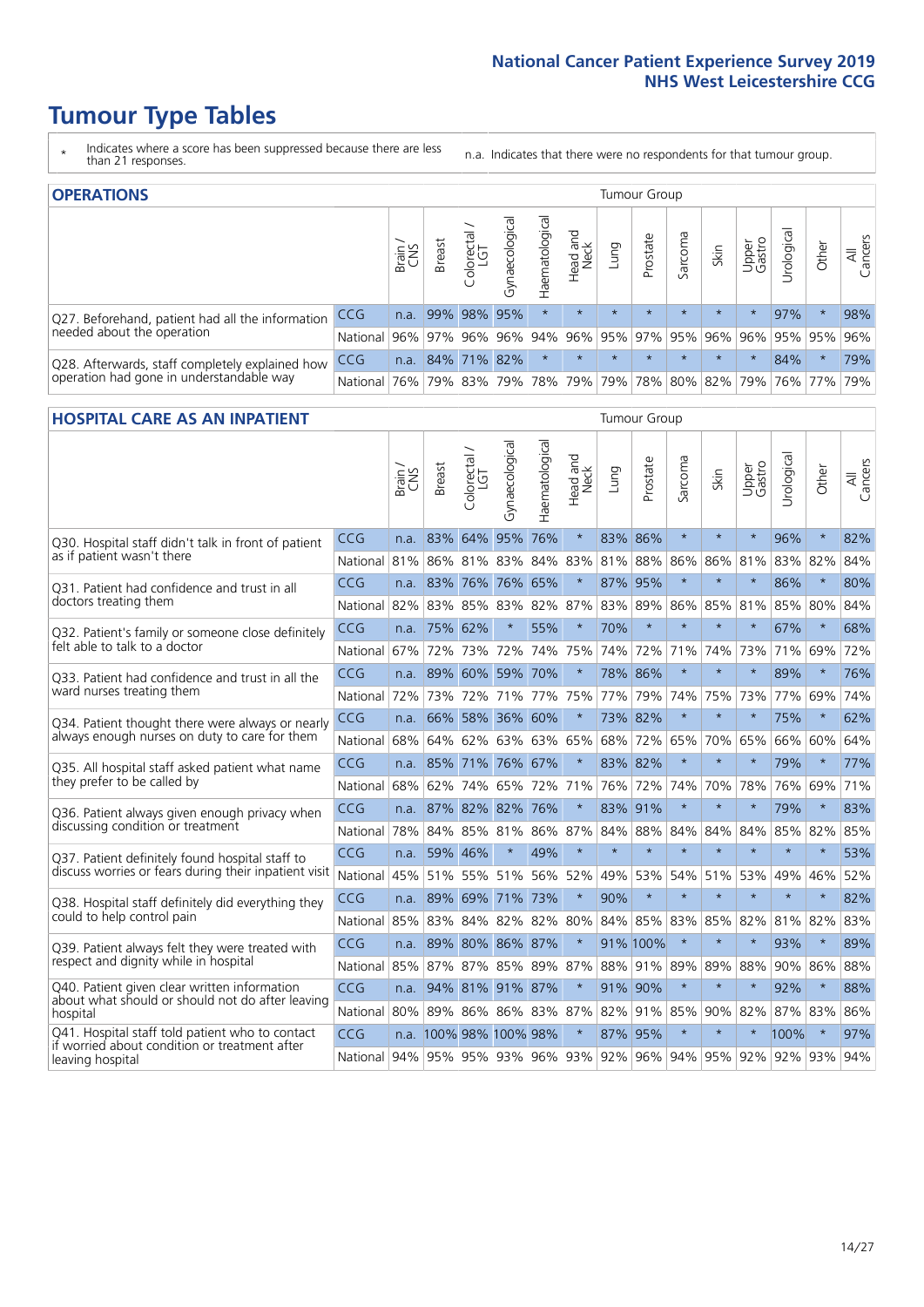- \* Indicates where a score has been suppressed because there are less than 21 responses.
- n.a. Indicates that there were no respondents for that tumour group.

| <b>HOSPITAL CARE AS A DAY PATIENT / OUTPATIENT</b>                                                                    |            |         |               |                            |                |                |                         |         | <b>Tumour Group</b> |         |         |                 |            |         |                |  |  |  |  |  |  |  |  |
|-----------------------------------------------------------------------------------------------------------------------|------------|---------|---------------|----------------------------|----------------|----------------|-------------------------|---------|---------------------|---------|---------|-----------------|------------|---------|----------------|--|--|--|--|--|--|--|--|
|                                                                                                                       |            | Brain   | <b>Breast</b> | ╮<br>olorectal<br>LGT<br>Ũ | Gynaecological | Haematological | ead and<br>Neck<br>Head | Lung    | Prostate            | Sarcoma | Skin    | Upper<br>Gastro | Urological | Other   | All<br>Cancers |  |  |  |  |  |  |  |  |
| Q43. Patient definitely found hospital staff to                                                                       | CCG        | n.a.    | 73%           | 68%                        | $\star$        | 68%            | $\star$                 | 70%     | 72%                 | $\star$ | $\star$ | $\star$         | 68%        | 57%     | 69%            |  |  |  |  |  |  |  |  |
| discuss worries or fears during their outpatient or<br>day case visit                                                 | National   | 66%     | 68%           | 73%                        | 70%            | 73%            | 72%                     | 70%     | 74%                 | 72%     | 72%     | 71%             | 67%        | 68%     | 71%            |  |  |  |  |  |  |  |  |
| Q44. Cancer doctor had the right documents at<br>patient's last outpatient appointment                                | <b>CCG</b> | $\star$ |               | 97% 100% 91%               |                | 97%            | $\star$                 | 93%     | 95%                 | $\ast$  |         |                 | 94%        | 96%     | 96%            |  |  |  |  |  |  |  |  |
|                                                                                                                       | National   | 94%     | 96%           | 96%                        | 96%            | 97%            | 96%                     | 96%     | 96%                 | 96%     | 96%     | 94%             | 96%        | 95%     | 96%            |  |  |  |  |  |  |  |  |
| Q46. Beforehand patient completely had                                                                                | CCG        | n.a.    | 92%           | $\star$                    |                | $\star$        | $\star$                 | $\star$ | $\star$             | $\star$ | n.a.    | $\star$         | $\star$    | $\star$ | 90%            |  |  |  |  |  |  |  |  |
| all information needed about radiotherapy<br>treatment                                                                | National   | 91%     | 88%           | 83%                        | 88%            | 84%            | 86%                     | 86%     | 88%                 | 88%     | 84%     | 86%             | 83%        | 84%     | 86%            |  |  |  |  |  |  |  |  |
| Q47. Patient completely given understandable<br>information about whether radiotherapy was<br>working                 | <b>CCG</b> | n.a.    | 66%           | $\star$                    |                |                | $\star$                 | $\star$ | $\star$             | $\star$ | n.a.    | $\star$         | $\star$    | $\star$ | 63%            |  |  |  |  |  |  |  |  |
|                                                                                                                       | National   | 56%     | 60%           | 57%                        | 61%            | 62%            | 63%                     | 59%     | 60%                 | 67%     | 57%     | 52%             | 59%        | 59%     | 60%            |  |  |  |  |  |  |  |  |
| Q49. Beforehand patient completely had all                                                                            | CCG        | $\star$ | 76%           | 85%                        | $\star$        | 85%            | $\star$                 | $\star$ | $\star$             | $\star$ | $\star$ | $\star$         | $\star$    | $\star$ | 83%            |  |  |  |  |  |  |  |  |
| information needed about chemotherapy<br>treatment                                                                    | National   | 80%     | 82%           | 86%                        | 87%            | 85%            | 79%                     | 84%     | 86%                 | 86%     | 90%     | 84%             | 85%        | 85%     | 84%            |  |  |  |  |  |  |  |  |
| Q50. Patient given enough information about<br>whether chemotherapy was working in a<br>completely understandable way | <b>CCG</b> | $\star$ | 63%           | 48%                        | $\star$        | 73%            | $\star$                 | $\star$ | $\star$             | $\star$ |         |                 |            | $\star$ | 66%            |  |  |  |  |  |  |  |  |
|                                                                                                                       | National   | 54%     | 62%           | 64%                        | 68%            | 75%            |                         | 57% 67% | 66%                 | 71%     | 79%     | 61%             | 68%        | 69%     | 68%            |  |  |  |  |  |  |  |  |

#### **HOME CARE AND SUPPORT** Tumour Group

|                                                                                                                   |            | Brain   | <b>Breast</b> | Colorectal | $\overline{\sigma}$<br>Gynaecologic | Haematological | Head and<br>Neck | <b>Lung</b>     | Prostate | Sarcoma | Skin            | Upper<br>Gastro | Urological  | Other   | All<br>Cancers |
|-------------------------------------------------------------------------------------------------------------------|------------|---------|---------------|------------|-------------------------------------|----------------|------------------|-----------------|----------|---------|-----------------|-----------------|-------------|---------|----------------|
| Q51. Hospital staff definitely gave family or<br>someone close all the information needed to<br>help care at home | <b>CCG</b> | $\star$ | 62%           | 48%        | $\star$                             | 66%            | $\star$          |                 | 59% 63%  |         | $\star$         | $\star$         | 61% 43%     |         | 60%            |
|                                                                                                                   | National   | 58%     | 58%           | 63%        | 57%                                 | 62%            | 67%              |                 |          |         | 59% 61% 62% 65% | 60%             | 59%         | 55%     | 60%            |
| Q52. Patient definitely given enough support<br>from health or social services during treatment                   | <b>CCG</b> | n.a.    | 50% 63%       |            | $\star$                             | 56%            | $\star$          |                 | 57% 54%  |         | $\star$         | $\star$         | $\star$     | $\star$ | 55%            |
|                                                                                                                   | National   | 42%     | 52%           | 60%        |                                     |                |                  | 45% 51% 59% 50% |          |         | 48% 53% 57%     |                 | 54% 48% 51% |         | 52%            |
| Q53. Patient definitely given enough support<br>from health or social services after treatment                    | <b>CCG</b> | n.a.    |               | 32% 48%    | $\star$                             | $\star$        | $\star$          | $\star$         | $\star$  | $\star$ | $\star$         | $\star$         | $\star$     | $\star$ | 39%            |
|                                                                                                                   | National l | 39%     | 41% 53%       |            | 39%                                 | $ 43\% $       | 56%              | 40%             | 46%      |         | 48% 59%         | 47%             | 44%         | 44%     | 45%            |

| <b>CARE FROM YOUR GENERAL PRACTICE</b>                                                                     |              |         |               |                        |               |                |                  |                                         | <b>Tumour Group</b> |         |         |                 |                       |             |                |  |  |  |  |  |  |
|------------------------------------------------------------------------------------------------------------|--------------|---------|---------------|------------------------|---------------|----------------|------------------|-----------------------------------------|---------------------|---------|---------|-----------------|-----------------------|-------------|----------------|--|--|--|--|--|--|
|                                                                                                            |              | Brain,  | <b>Breast</b> | ╮<br>Colorectal<br>LGT | Gynaecologica | Haematological | Head and<br>Neck | Lung                                    | Prostate            | Sarcoma | Skin    | Upper<br>Gastro | $\sigma$<br>Urologica | Other       | All<br>Cancers |  |  |  |  |  |  |
| Q54. GP given enough information about<br>patient's condition and treatment                                | CCG          | $\star$ |               | 98% 92%                |               | 88% 98%        | $\ast$           | 100% 98%                                |                     |         | $\star$ | $\star$         |                       | 97% 97% 97% |                |  |  |  |  |  |  |
|                                                                                                            | National 91% |         |               |                        | 96% 95% 95%   |                |                  | 96% 94% 94% 96% 94% 96% 93% 95% 94% 95% |                     |         |         |                 |                       |             |                |  |  |  |  |  |  |
| Q55. General practice staff definitely did<br>everything they could to support patient during<br>treatment | <b>CCG</b>   | n.a.    |               | 58% 51%                |               | 53%            | $\ast$           |                                         | 43% 77%             |         | $\star$ |                 |                       | 65% 43% 59% |                |  |  |  |  |  |  |
|                                                                                                            | National 55% |         |               | 58% 59%                | 56%           |                |                  | 56% 59% 56% 64% 56% 65% 59%             |                     |         |         |                 |                       | 59% 55%     | 58%            |  |  |  |  |  |  |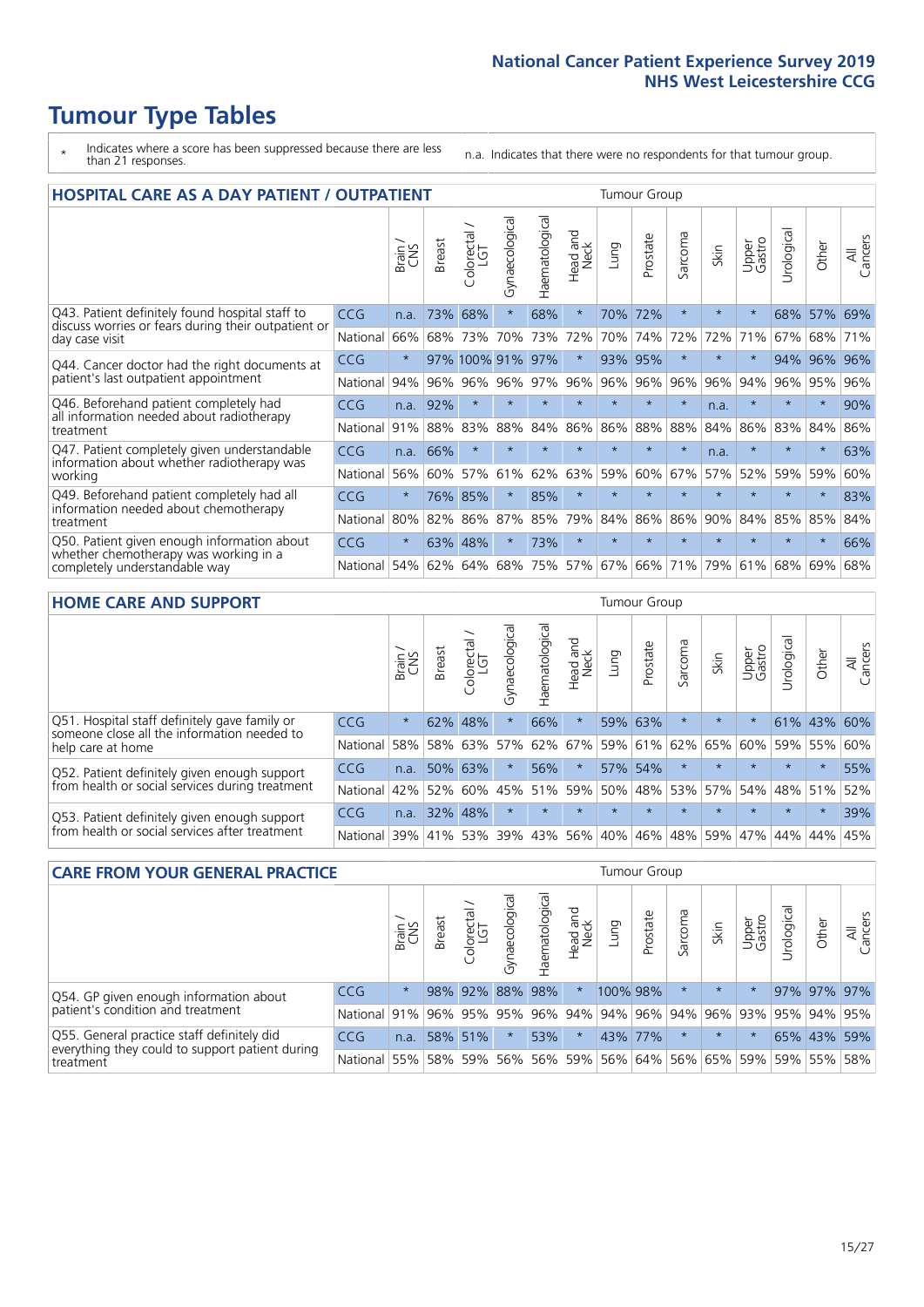- \* Indicates where a score has been suppressed because there are less than 21 responses.
- n.a. Indicates that there were no respondents for that tumour group.

#### **YOUR OVERALL NHS CARE** THE TWO CONTROLLER THE THE THROUP CHANGE THE TUMOUR GROUP

|                                                                                                          |            | Brain   | <b>Breast</b> | Colorectal<br>LGT | Gynaecological | Haematological | Head and<br>Neck | Lung    | Prostate | Sarcoma | Skin    | Upper<br>Gastro | Urologica | Other   | All<br>Cancers |  |  |  |  |  |
|----------------------------------------------------------------------------------------------------------|------------|---------|---------------|-------------------|----------------|----------------|------------------|---------|----------|---------|---------|-----------------|-----------|---------|----------------|--|--|--|--|--|
| Q56. Different people treating and caring for                                                            | <b>CCG</b> | $\star$ | 73%           | 71%               | 56%            | 71%            | $\star$          | 86%     | 88%      | $\star$ | $\star$ | $\star$         | 74%       | 69%     | 73%            |  |  |  |  |  |
| patient always work well together to give best<br>possible care                                          | National   | 60%     | 73%           | 73%               | 69%            | 75%            | 73%              | 73%     | 75%      | 70%     | 79%     | 69%             | 74%       | 68%     | 73%            |  |  |  |  |  |
| Q57. Patient given a care plan                                                                           | <b>CCG</b> | $\star$ | 33%           | 37%               |                | 39%            | $\star$          | 43% 24% |          | $\star$ | $\ast$  | $\star$         | 17%       | 23%     | 34%            |  |  |  |  |  |
|                                                                                                          | National   | 36%     | 41%           | 40%               | 34%            | 36%            | 39%              | 36%     | 40%      | 34%     | 44%     | 36%             | 33%       | 31%     | 38%            |  |  |  |  |  |
| Q58. Overall the administration of care was good                                                         | <b>CCG</b> | $\star$ | 88%           | 92%               | 78%            | 90%            | $\ast$           | 90% 90% |          | $\star$ | $\star$ |                 | 93%       | 91%     | 89%            |  |  |  |  |  |
| or very good                                                                                             | National   | 85%     | 90%           | 88%               | 87%            | 91%            | 90%              |         | 90% 88%  | 88%     | 90%     | 86%             | 85%       | 87%     | 89%            |  |  |  |  |  |
| Q59. Patient felt length of time for attending<br>clinics and appointments for cancer was about<br>right | <b>CCG</b> | $\star$ | 60%           | 73%               | 48% 55%        |                | $\star$          | 53% 70% |          | $\star$ | $\star$ | $\star$         |           | 79% 55% | 64%            |  |  |  |  |  |
|                                                                                                          | National   | 58%     | 68%           | 73%               | 66%            | 66%            | 71%              | 71%     | 76%      | 68%     | 73%     | 66%             | 75%       | 64%     | 69%            |  |  |  |  |  |
| Q60. Someone discussed with patient whether                                                              | <b>CCG</b> | $\star$ | 15%           | 36%               | 42%            | 49%            | $\star$          | 47%     | 37%      | $\star$ | $\star$ | $\star$         | 19%       | 22%     | 31%            |  |  |  |  |  |
| they would like to take part in cancer research                                                          | National   | 42%     | 30%           | 32%               | 31%            | 33%            | 21%              | 34%     | 31%      | 36%     | 20%     | 36%             | 21%       | 32%     | 30%            |  |  |  |  |  |
| Q61. Patient's average rating of care scored from<br>very poor to very good                              | <b>CCG</b> | $\star$ | 8.8           | 8.6               | 8.7            | 8.8            | $\ast$           | 9.2     | 8.8      | $\star$ | $\star$ | $\star$         | 8.9       | 8.3     | 8.8            |  |  |  |  |  |
|                                                                                                          | National   | 8.6     | 8.9           | 8.8               | 8.7            | 8.9            | 8.8              | 8.8     | 8.8      | 8.8     | 8.9     | 8.7             | 8.7       | 8.7     | 8.8            |  |  |  |  |  |
|                                                                                                          |            |         |               |                   |                |                |                  |         |          |         |         |                 |           |         |                |  |  |  |  |  |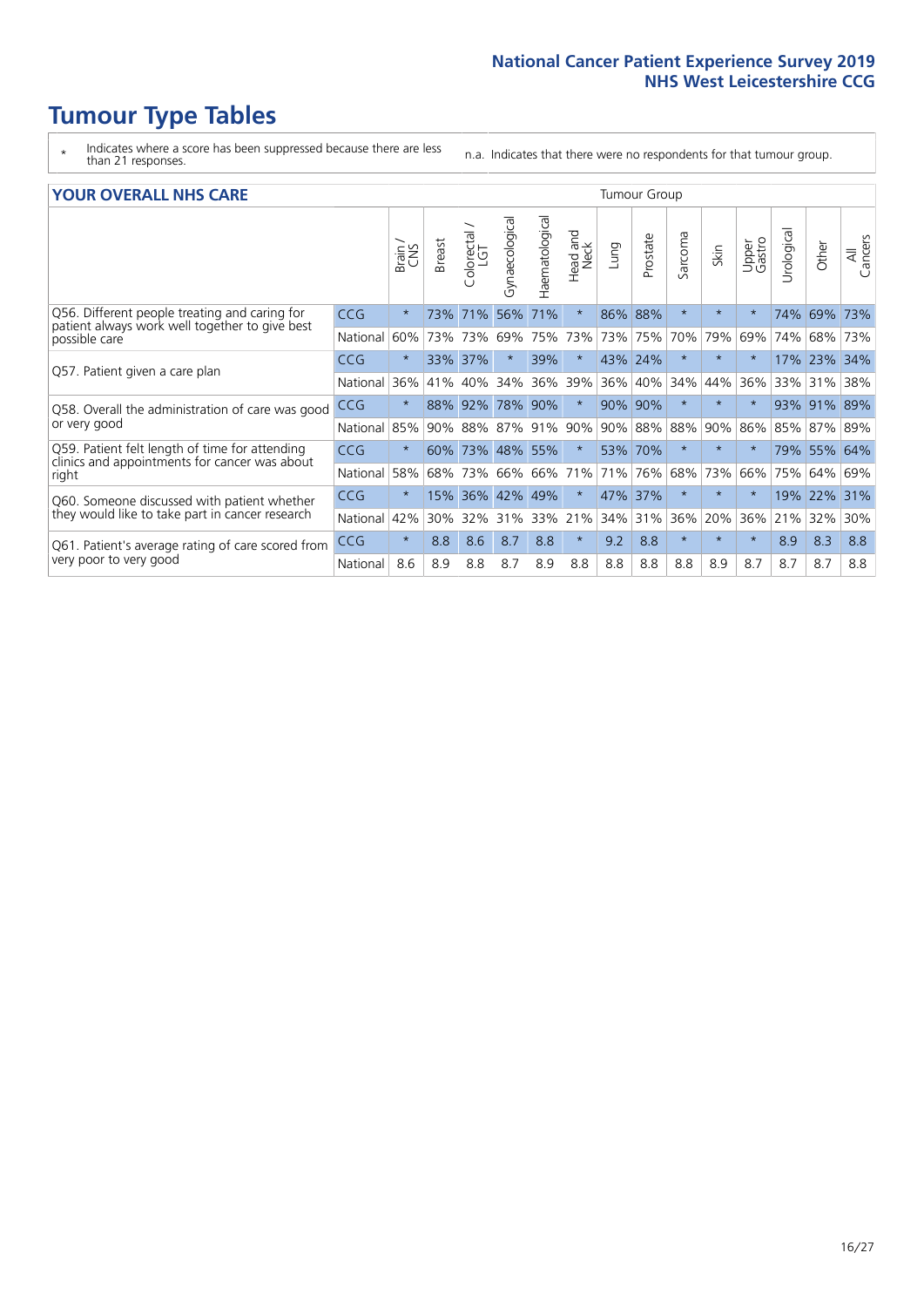### **Year on Year Charts**





#### **DIAGNOSTIC TESTS**





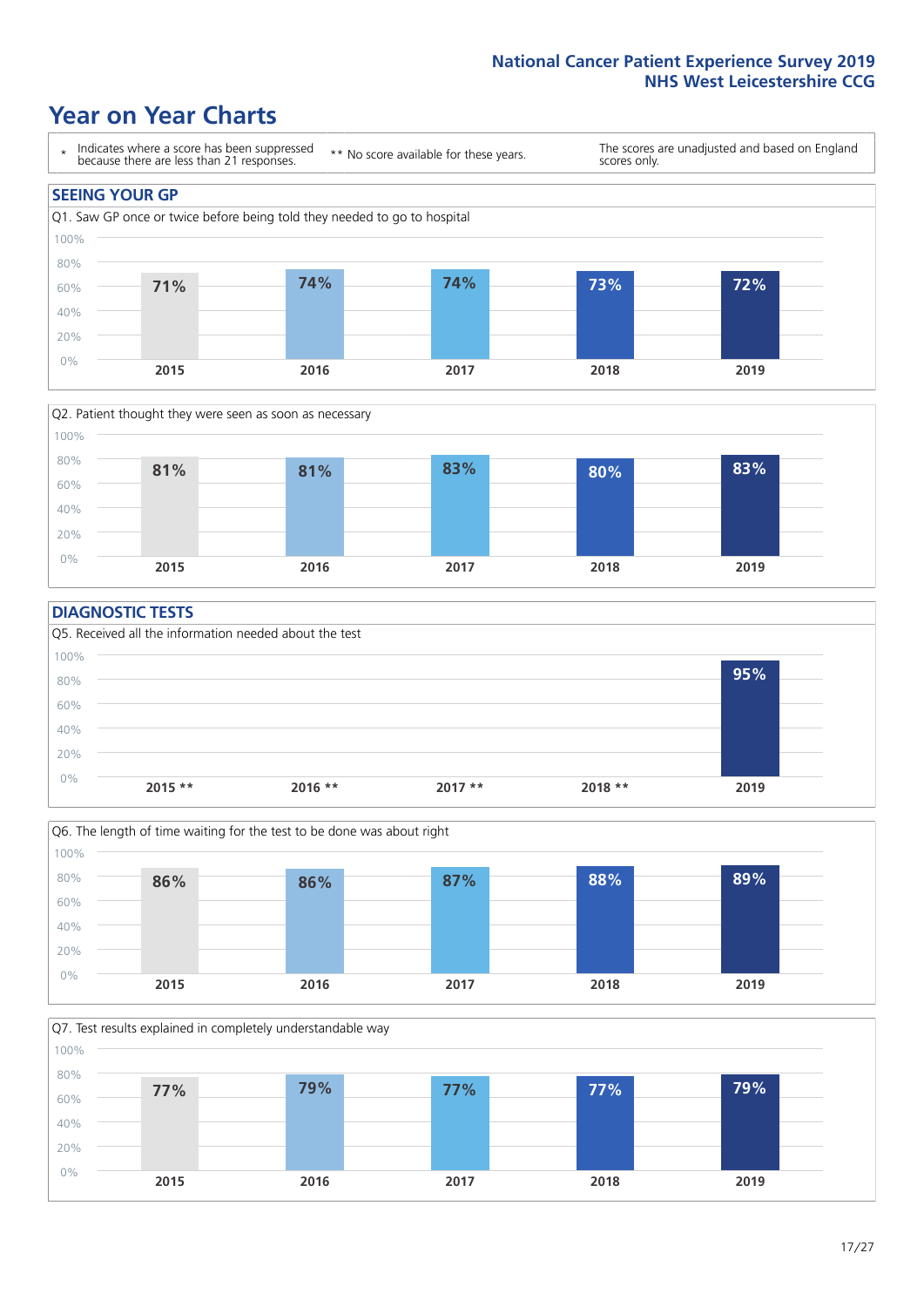









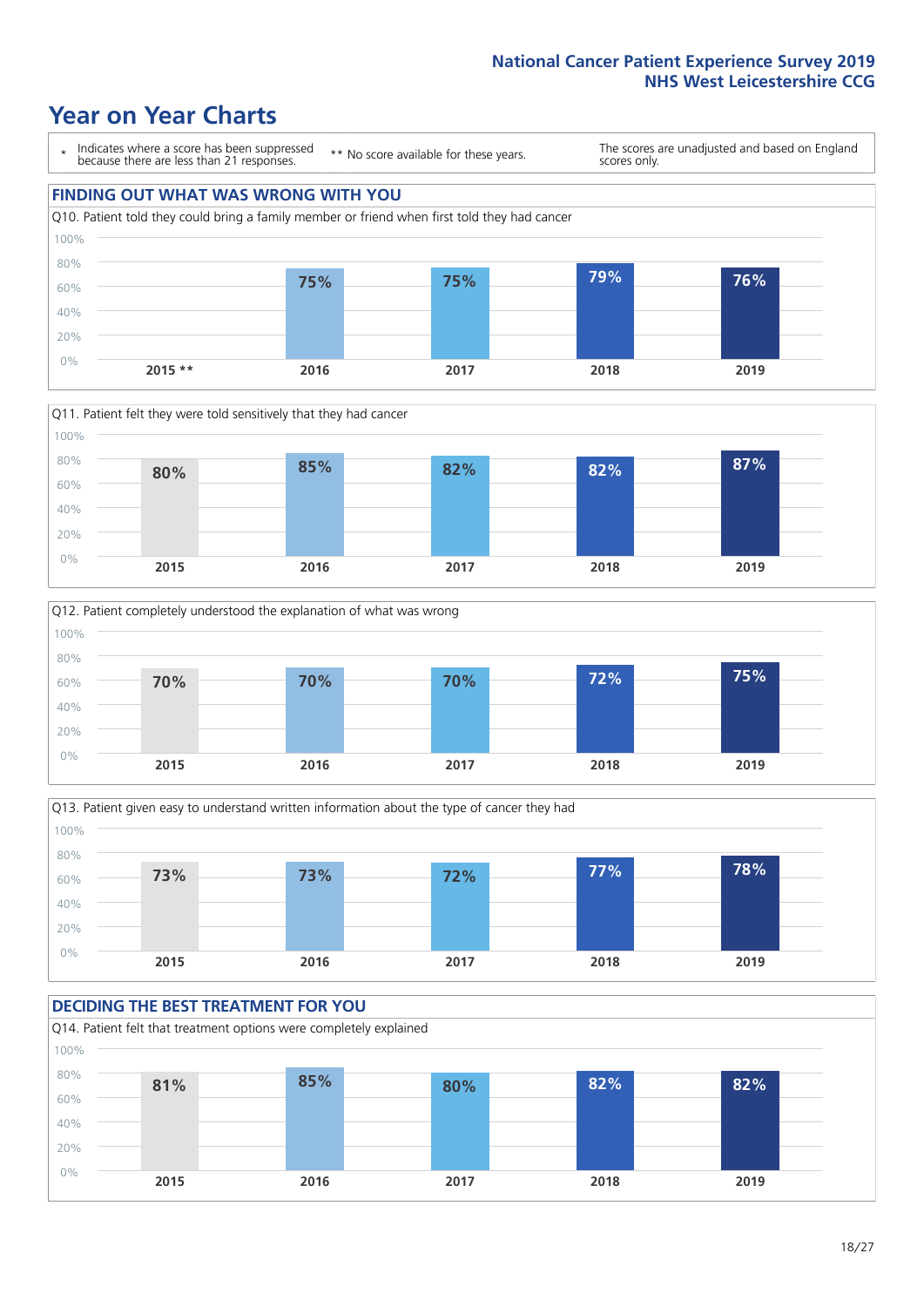





Q18. Patient definitely involved as much as they wanted in decisions about care and treatment  $0%$ 20% 40% 60% 80% 100% **2015 \*\* 2016 \*\* 2017 \*\* 2018 \*\* 2019 79%**

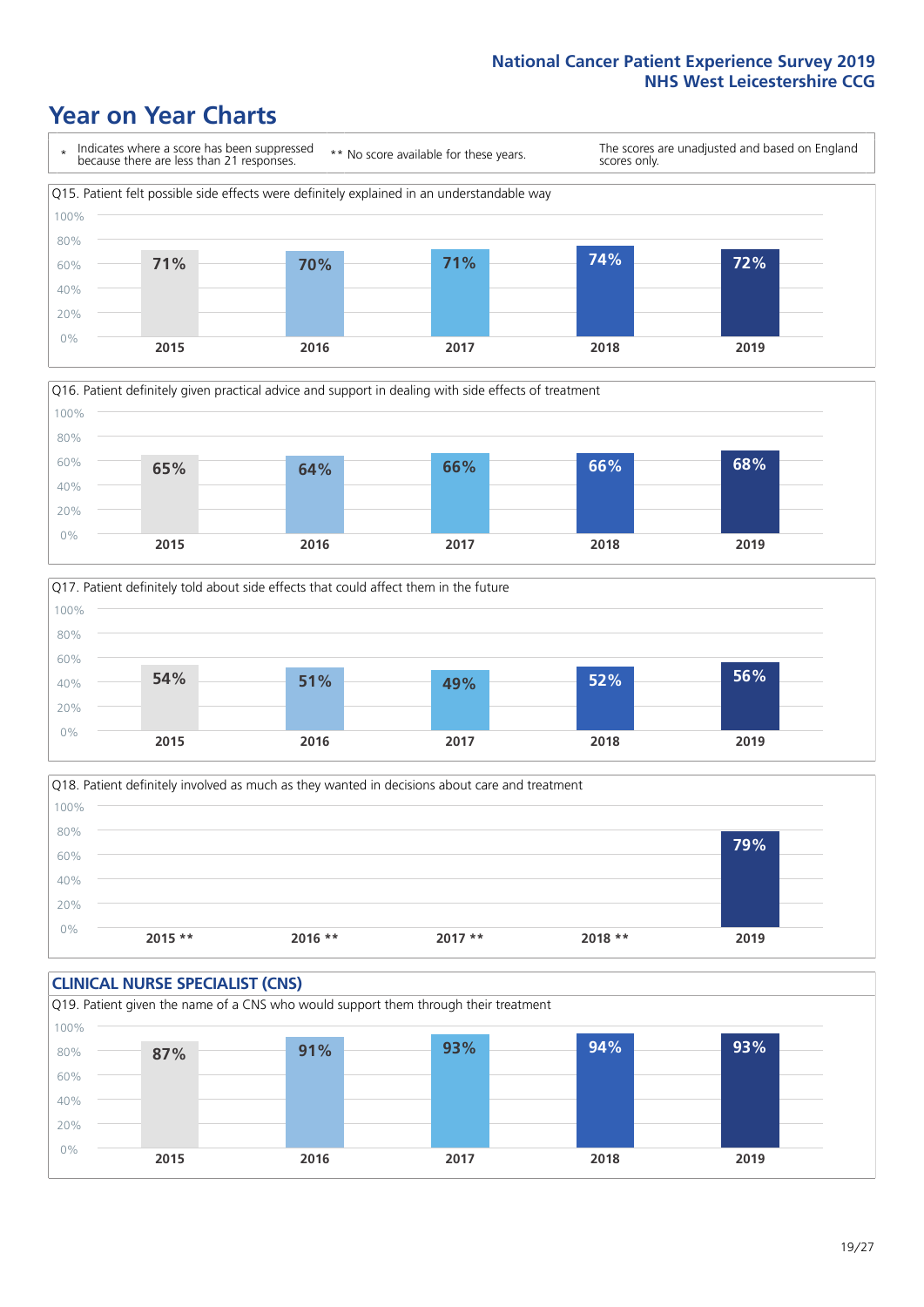







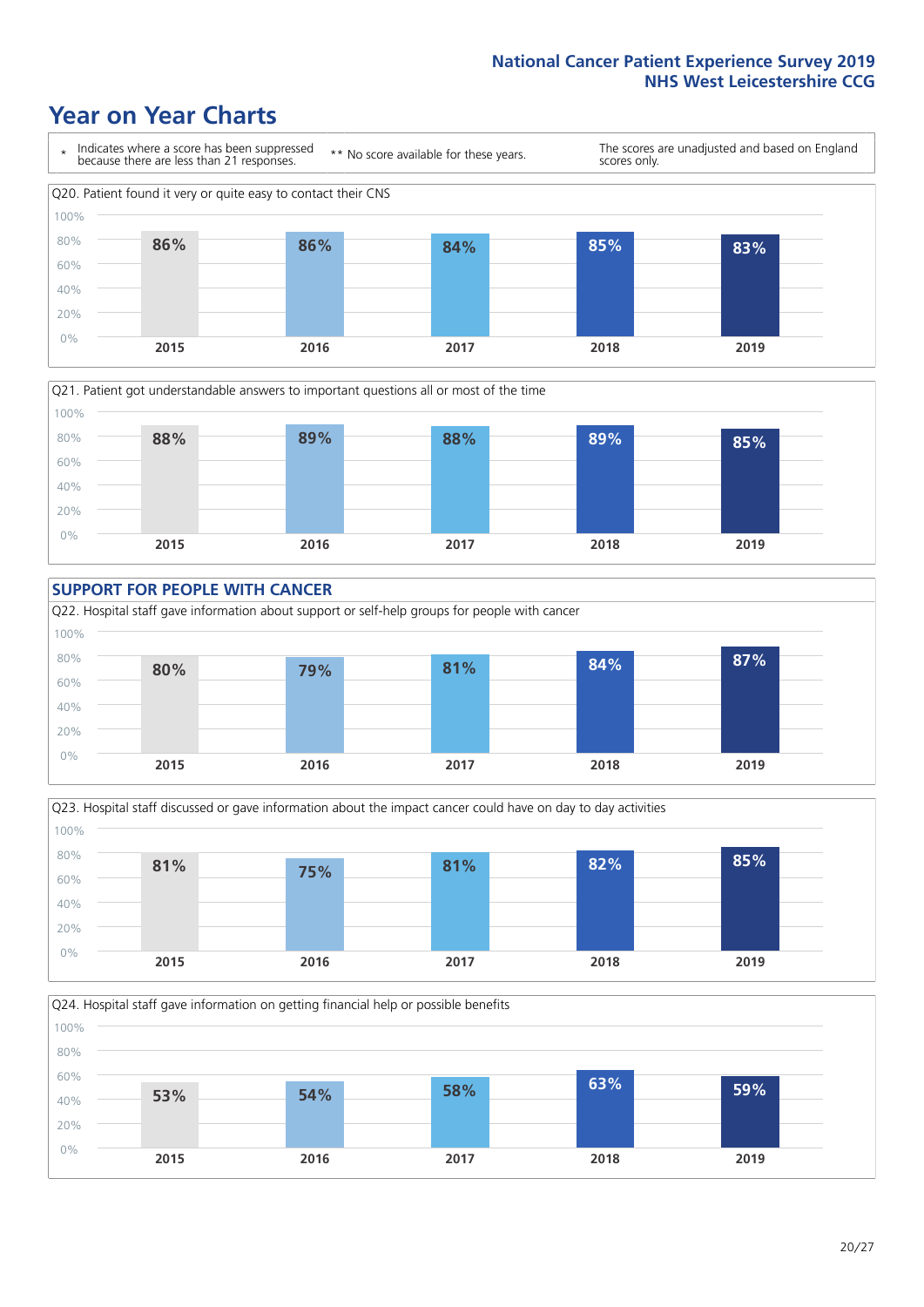### **Year on Year Charts**



#### **OPERATIONS**





#### **HOSPITAL CARE AS AN INPATIENT** Q30. Hospital staff didn't talk in front of patient as if patient wasn't there 0% 20% 40% 60% 80% 100% **2015 \*\* 2016 \*\* 2017 \*\* 2018 \*\* 2019 82%**

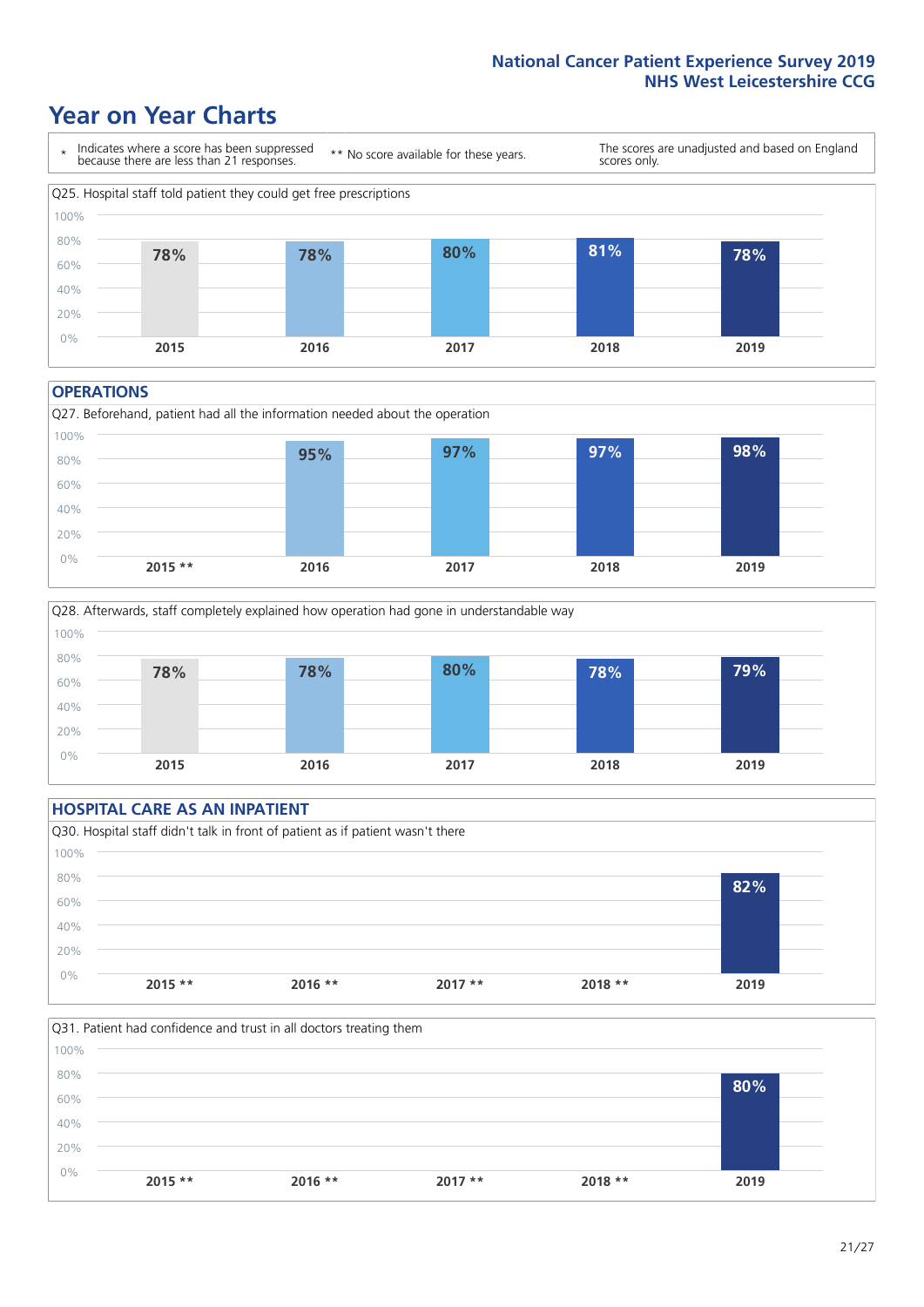







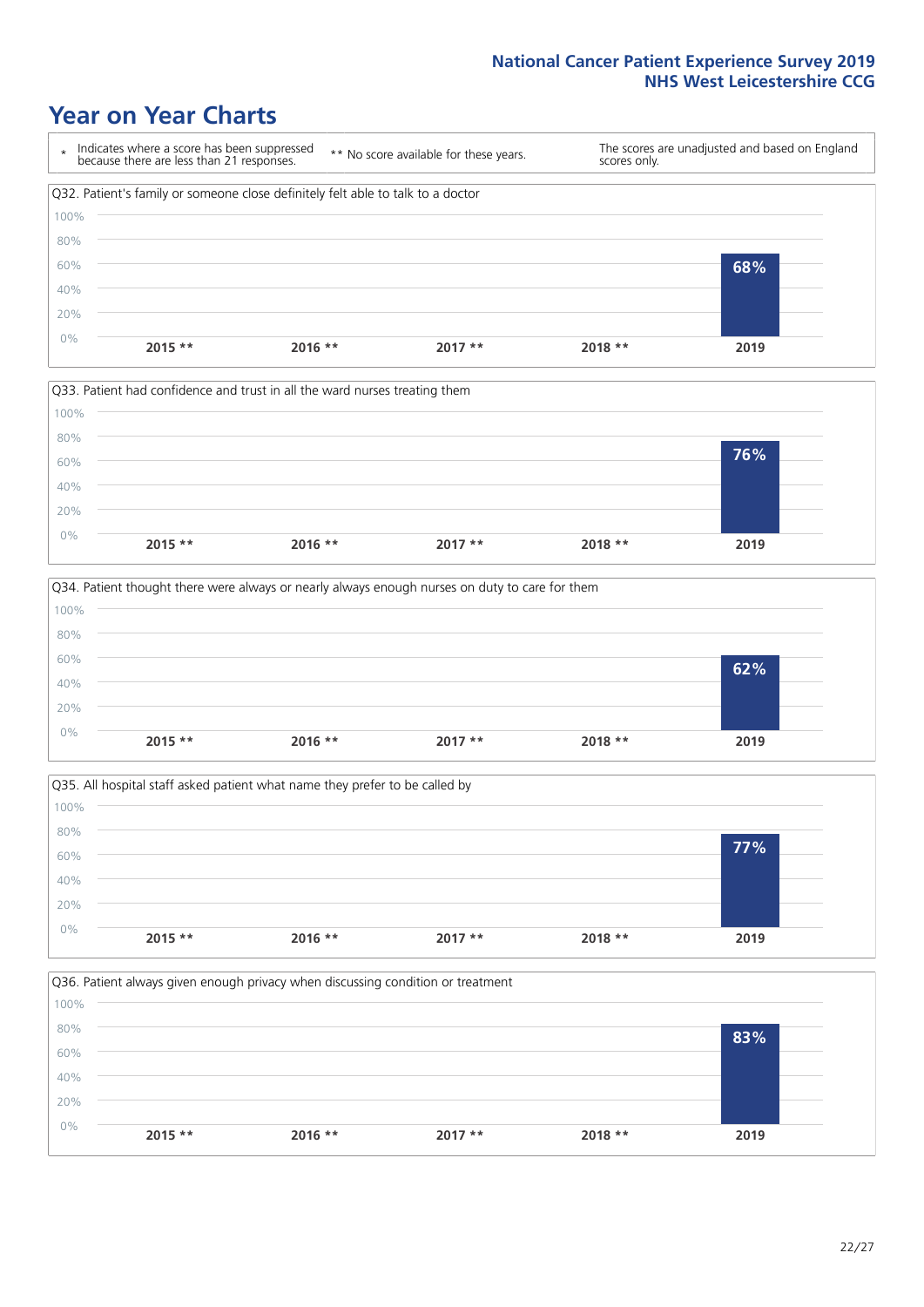







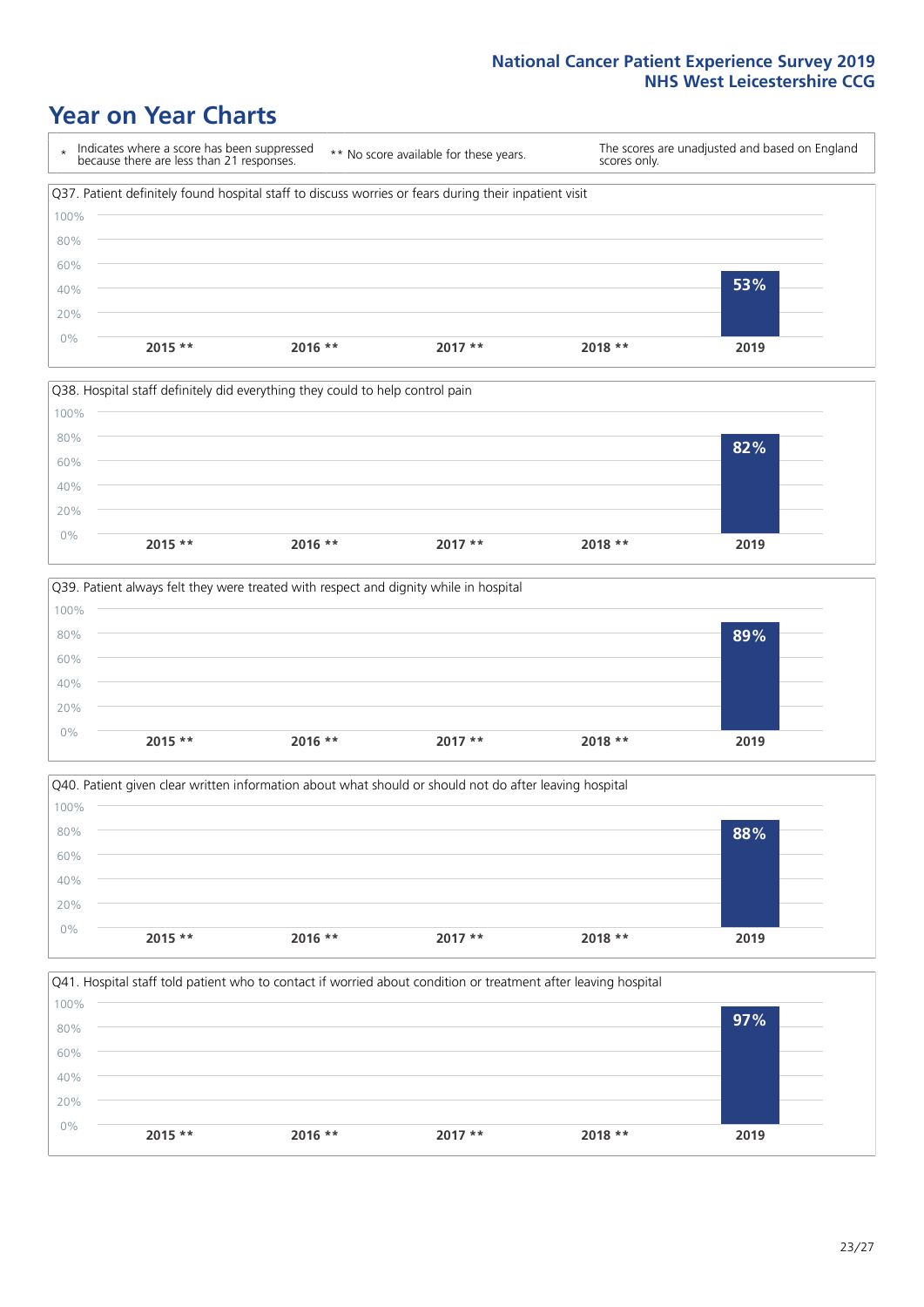### **Year on Year Charts**

\* Indicates where a score has been suppressed because there are less than 21 responses.

\*\* No score available for these years.

The scores are unadjusted and based on England scores only.

#### **HOSPITAL CARE AS A DAY PATIENT / OUTPATIENT**









Q49. Beforehand patient completely had all information needed about chemotherapy treatment 0% 20% 40% 60% 80% 100% **2015 2016 2017 2018 2019 84% 81% 85% 84% 83%**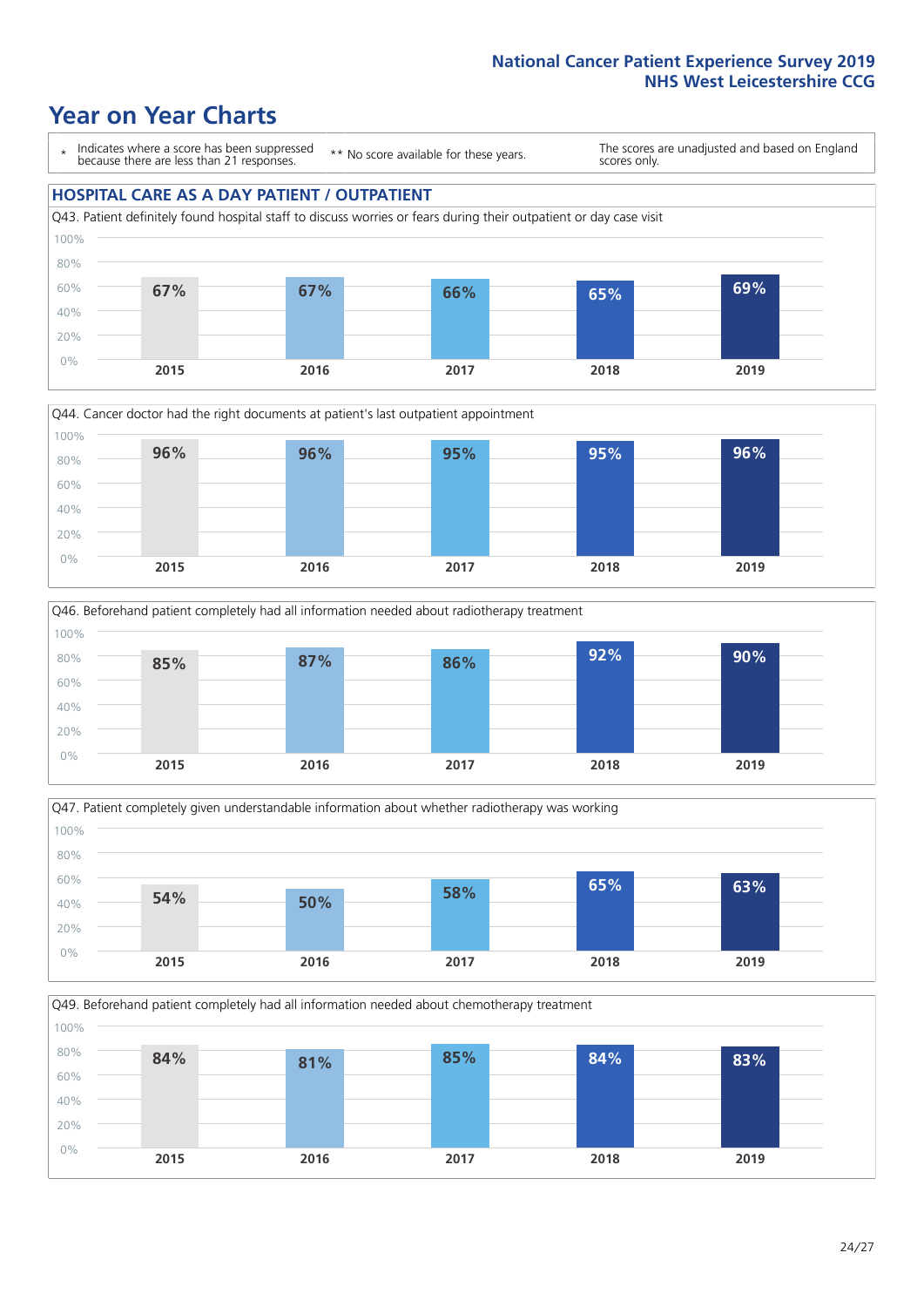### **Year on Year Charts**

\* Indicates where a score has been suppressed because there are less than 21 responses. \*\* No score available for these years. The scores are unadjusted and based on England scores only. Q50. Patient given enough information about whether chemotherapy was working in a completely understandable way 0% 20% 40% 60% 80% 100% **2015 2016 2017 2018 2019 69% 60% 64% 67% 66%**

#### **HOME CARE AND SUPPORT**







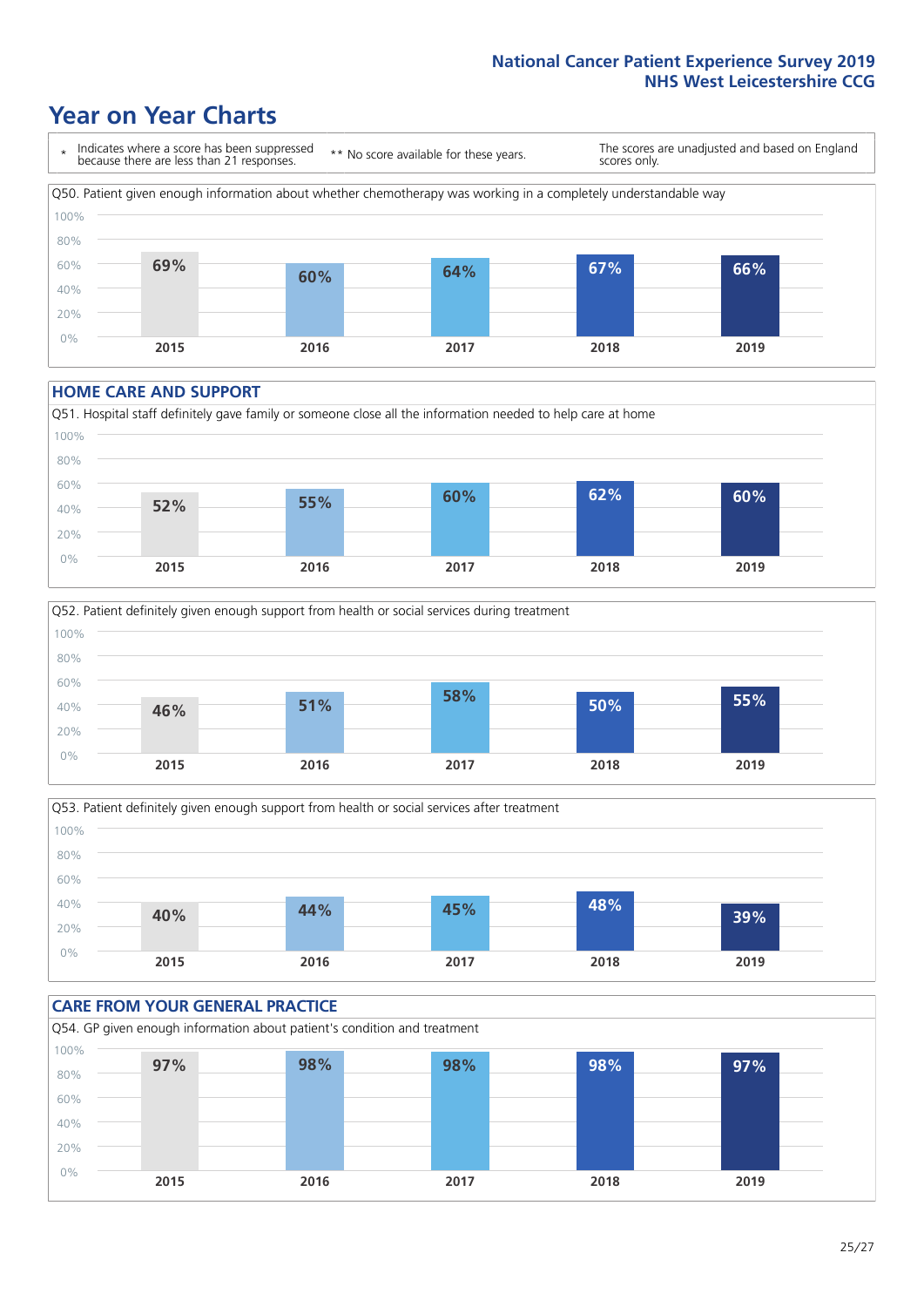### **Year on Year Charts**

\* Indicates where a score has been suppressed because there are less than 21 responses. \*\* No score available for these years. The scores are unadjusted and based on England scores only. Q55. General practice staff definitely did everything they could to support patient during treatment 0% 20% 40% 60% 80% 100% **2015 2016 2017 2018 2019 58% 60% 61% 59% 59%**

#### **YOUR OVERALL NHS CARE**







Q59. Patient felt length of time for attending clinics and appointments for cancer was about right